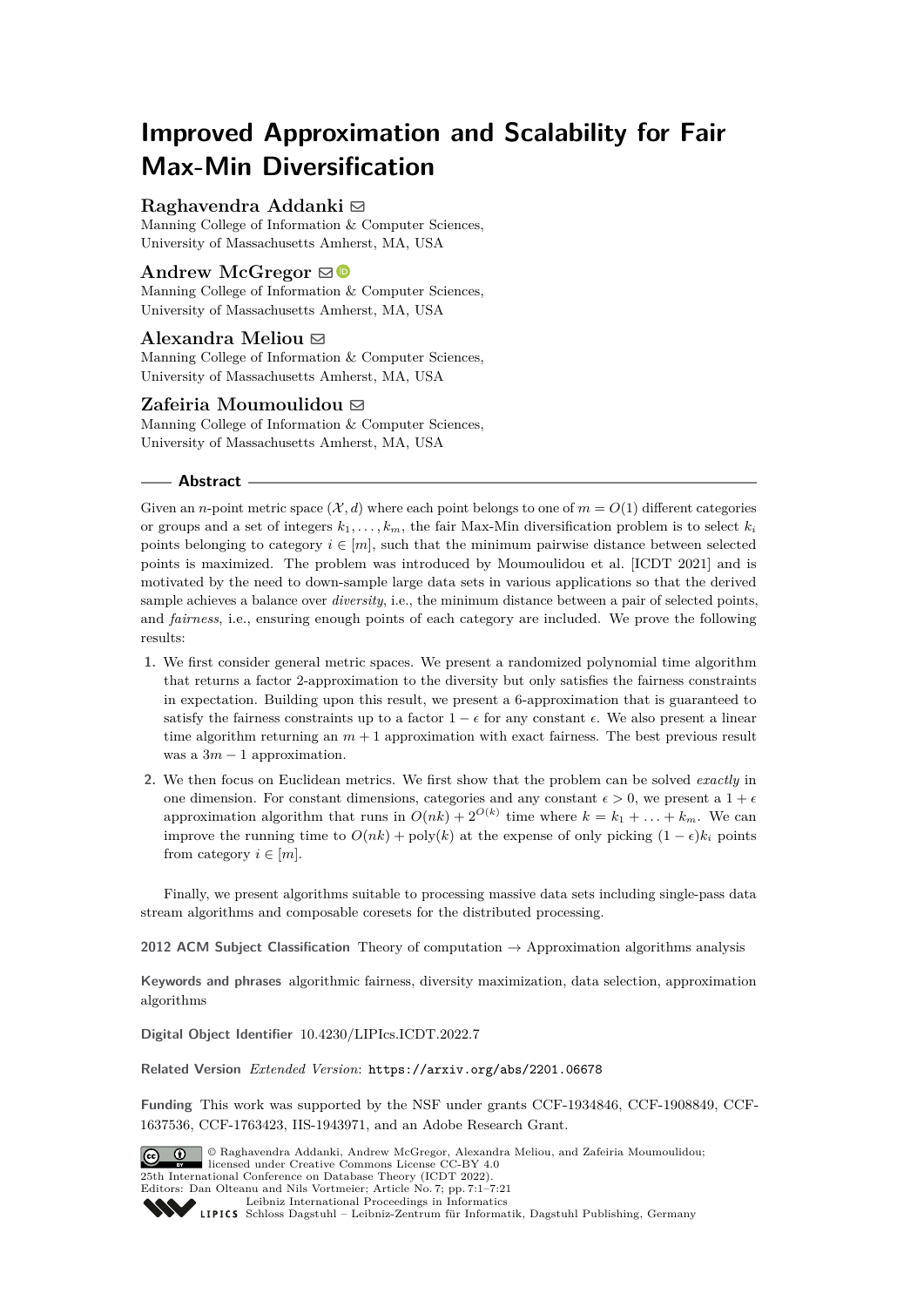## **7:2 Improved Approximation and Scalability for Fair Max-Min Diversification**

## **1 Introduction**

Given a universe of *n* elements X and a metric distance function  $d: X \times X \to \mathbb{R}_0^+$ , the Max-Min diversification problem seeks to select a  $k$ -sized subset  $S$  of  $X$  such that the minimum distance between the points in  $\mathcal S$  is maximized [\[23,](#page-19-0) [48\]](#page-20-0). Intuitively, the goal is to maximize the *dissimilarity* across all the selected points while *k* is typically much smaller than *n*. A considerable amount of work in the database community has addressed the diversity maximization problem in the context of query result diversification [\[28,](#page-19-1) [32,](#page-19-2) [52\]](#page-20-1), efficient indexing schemes for result diversification [\[6,](#page-18-0) [29,](#page-19-3) [54\]](#page-20-2), nearest neighbor search [\[1\]](#page-18-1), ranking schemes [\[8,](#page-18-2) [47\]](#page-20-3), and recommendation systems [\[2,](#page-18-3) [15\]](#page-18-4).

Recently, Moumoulidou et al. [\[46\]](#page-20-4) introduced the *fair* variant of the Max-Min diversification problem. Specifically, the assumption is that the universe of elements  $\mathcal X$  is partitioned into  $m = O(1)$  disjoint categories or groups. Then, the aim is to construct a diverse set of points where each group is sufficiently represented. To this end, the input of the problem includes non-negative integers  $k_1, \ldots, k_m$  and the goal now is to select a subset S using  $k_i$ representatives from each group such that the minimum distance across all points is maximized. As a concrete example, consider a query over a maps service for finding restaurants around Manhattan at NYC. Then the goal is to present the user with a diversified set of restaurant locations while representing different cuisines in the sample.

In this work, we improve currently known approximation results for fair Max-Min diversification. This includes improving the approximation factor in the most general case of the problem; significantly decreasing the approximation factor if we slightly relax the fairness constraints; and reducing the approximation factors to arbitrarily close to 1 when the underlying metric is Euclidean. Before presenting our results, we review related work.

## **1.1 Related Work**

The problem of unconstrained diversity maximization, i.e., when the number of groups  $m = 1$ , is well-studied in the context of facility location, information retrieval, web search and recommendation systems [\[8,](#page-18-2) [16,](#page-18-5) [23,](#page-19-0) [32,](#page-19-2) [35,](#page-19-4) [37,](#page-19-5) [41,](#page-19-6) [45,](#page-20-5) [47,](#page-20-3) [48,](#page-20-0) [52\]](#page-20-1). We refer the interested readers to the following surveys related to the diversification literature [\[30,](#page-19-7) [31\]](#page-19-8).

Among popular diversification models are the *distance-based* models. In these models, the diversity of a set of points is modeled via some function defined over pairwise distances. Max-Sum (also known as *remote-clique*) and Max-Min (also known as *remote-edge* or *pdispersion*) are two of the most well-established distance-based diversification models [\[42\]](#page-19-9). In Max-Sum, diversity is defined as the sum of the pairwise distances of points selected in a set, while in Max-Min the diversity of a set is equal to the minimum pairwise distance. For both problems, there are known 2-approximation algorithms, which yield the best approximation guarantee that can be achieved for both problems [\[12,](#page-18-6) [15,](#page-18-4) [48\]](#page-20-0). There are also recent works on *distance-based* diversity maximization models in the streaming, distributed, and sliding-window models [\[7,](#page-18-7) [13,](#page-18-8) [19,](#page-18-9) [42\]](#page-19-9).

Contrary to unconstrained diversity maximization, the problem of fair diversity maximization is less studied. To the best of our knowledge, there is a known 2-approximation local search algorithm for fair Max-Sum diversification [\[2,](#page-18-3) [14,](#page-18-10) [15\]](#page-18-4) where fairness is modeled via partition matroids [\[49\]](#page-20-6). Recent work also extends the local search approach to distances of negative type [\[22\]](#page-19-10). Another recently studied objective called Sum-Min [\[12\]](#page-18-6) is defined as the sum of distances of all points to their closest point in the set. Bhaskara et al. [\[12\]](#page-18-6) present an 8-approximation algorithm for Sum-Min under partition matroid constraints.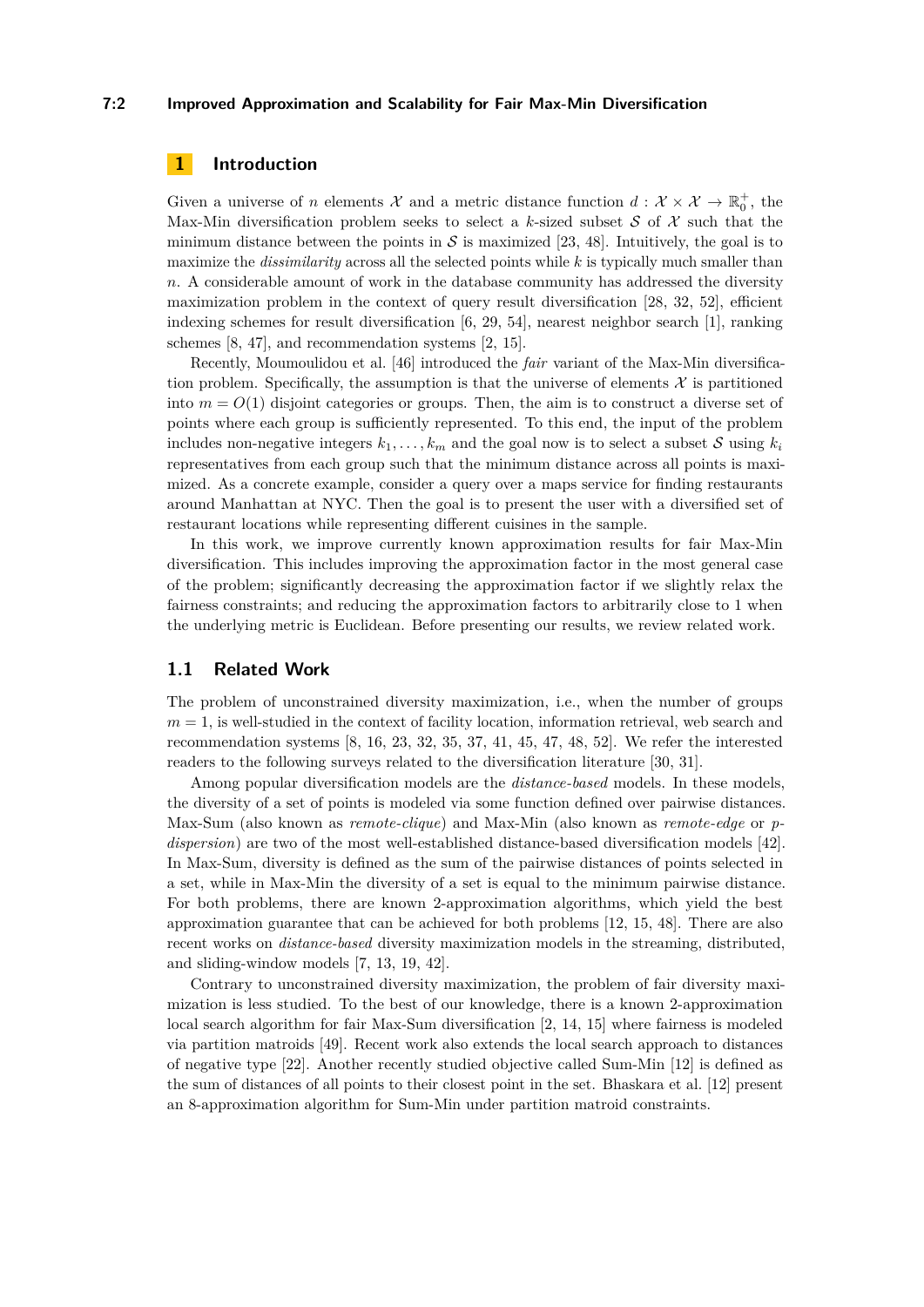The most relevant result to our work is due to Moumoulidou et al. [\[46\]](#page-20-4) that introduced the fair variant for the Max-Min diversification problem that we also study. The proposed fairness objectives have been widely studied by prior work  $[11, 20, 21, 24, 25, 34, 43, 44, 50, 53, 55,$  $[11, 20, 21, 24, 25, 34, 43, 44, 50, 53, 55,$  $[11, 20, 21, 24, 25, 34, 43, 44, 50, 53, 55,$  $[11, 20, 21, 24, 25, 34, 43, 44, 50, 53, 55,$  $[11, 20, 21, 24, 25, 34, 43, 44, 50, 53, 55,$  $[11, 20, 21, 24, 25, 34, 43, 44, 50, 53, 55,$  $[11, 20, 21, 24, 25, 34, 43, 44, 50, 53, 55,$  $[11, 20, 21, 24, 25, 34, 43, 44, 50, 53, 55,$  $[11, 20, 21, 24, 25, 34, 43, 44, 50, 53, 55,$  $[11, 20, 21, 24, 25, 34, 43, 44, 50, 53, 55,$  $[11, 20, 21, 24, 25, 34, 43, 44, 50, 53, 55,$  $[11, 20, 21, 24, 25, 34, 43, 44, 50, 53, 55,$  $[11, 20, 21, 24, 25, 34, 43, 44, 50, 53, 55,$  $[11, 20, 21, 24, 25, 34, 43, 44, 50, 53, 55,$  $[11, 20, 21, 24, 25, 34, 43, 44, 50, 53, 55,$  $[11, 20, 21, 24, 25, 34, 43, 44, 50, 53, 55,$  $[11, 20, 21, 24, 25, 34, 43, 44, 50, 53, 55,$  $[11, 20, 21, 24, 25, 34, 43, 44, 50, 53, 55,$  $[11, 20, 21, 24, 25, 34, 43, 44, 50, 53, 55,$  $[11, 20, 21, 24, 25, 34, 43, 44, 50, 53, 55,$  $[11, 20, 21, 24, 25, 34, 43, 44, 50, 53, 55,$ [56,](#page-20-11) [57\]](#page-20-12), and are based on the definition of group fairness and statistical parity [\[33\]](#page-19-17). It is worth noting that there are other definitions for fairness, like individual or causal fairness [\[36\]](#page-19-18), but these are not the focus of our work. Moumoulidou et al. [\[46\]](#page-20-4) designed a polynomial time algorithm that achieved a 3*m* − 1- approximation for fair Max-Min diversification. There is also a recent line of work for designing (composable) coresets for various distance-based diversification objectives in the fairness setting [\[17,](#page-18-12) [18\]](#page-18-13). Coresets are small subsets of the original data that contain a good approximate solution and are typically used for speed up purposes or designing streaming and distributed algorithms. Prior efforts leave as an open question the construction of coresets for the fair variant of the Max-Min diversification objective.

# **1.2 Our Results**

We present results for both the cases of general metrics and Euclidean metrics.

- **1. General Metrics.** In Section [3.1,](#page-4-0) we present a randomized polynomial time algorithm that returns a factor 2-approximation to the diversity but only satisfies the fairness constraints in expectation, i.e., for each  $i \in [m]$ , the output is expected to include at least  $k_i$  points from  $\mathcal{X}_i$ . In Section [3.2,](#page-5-0) we present a 6-approximation that is guaranteed to include (1 − *ϵ*)*k<sup>i</sup>* points in each group *i* ∈ [*m*] assuming each *k<sup>i</sup>* = Ω(*ϵ* −2 log *m*). Both these results are based on randomized rounding of a linear program. Finally, in Section [3.3](#page-7-0) we present a linear time algorithm returning an  $m+1$  approximation with perfect fairness. This is an improvement over the previously known  $3m - 1$  approximation [\[46\]](#page-20-4). We also present an example that shows that the analysis presented in Moumoulidou et al. [\[46\]](#page-20-4) cannot be improved to obtain a better approximation factor. In Section [3.4,](#page-8-0) we present a hardness of approximation result arguing that we cannot get an approximation factor better than 2, even allowing for multiplicative approximations in fairness constraints.
- **2. Euclidean Metrics.** If the points can be embedded in low dimensional space  $\mathbb{R}^D$ (e.g., if the points correspond to geographical locations) and the distances correspond to Euclidean distances then we can significantly improve the approximation factors of our algorithms. In Section [4.1,](#page-9-0) we show that the problem can be solved *exactly* for  $D = 1$ . For constant dimensions, groups, we then present a  $1 + \epsilon$  approximation algorithm that runs in  $O(nk) + 2^{O(k)}$  time where  $k = k_1 + k_2 + \ldots + k_m$ . In Section [4.3,](#page-12-0) we show how to improve the running time to  $O(nk) + \text{poly}(k)$  at the expense of only picking  $(1 - \epsilon)k_i$ points from group  $i \in [m]$ . All these results are based on a new coreset construction.

In Sections [5.1](#page-16-0) and [5.2,](#page-17-0) we present algorithms suitable to processing massive data sets including single-pass data stream algorithms and composable coresets for distributed processing.

# **2 Background and Preliminaries**

## **2.1 Fair Max-Min Diversification**

We formally define the problem of fair Max-Min diversification recently introduced in [\[46\]](#page-20-4).

**• Definition 1** (FAIR MAX-MIN). Let  $(\mathcal{X}, d)$  be a metric space where  $\mathcal{X} = \bigcup_{i=1}^{m} \mathcal{X}_i$  is a *universe of n elements partitioned into m non-overlapping groups and*  $d: \mathcal{X} \times \mathcal{X} \to \mathbb{R}_0^+$  *is a metric distance function. Then*  $\forall u, v \in \mathcal{X}$ , *d satisfies the following properties:* (1)  $d(u, v) = 0$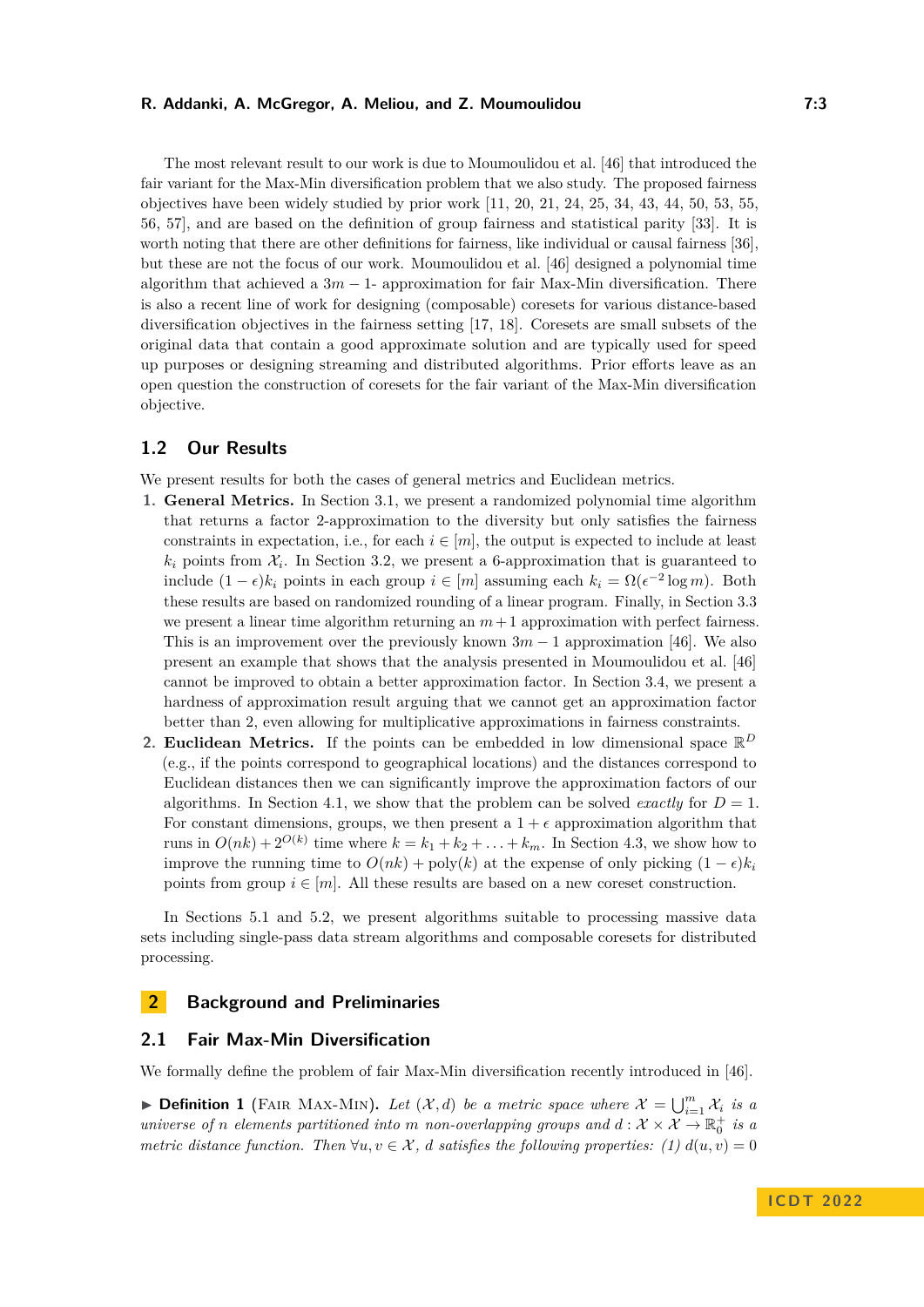*iff*  $u = v$  (*identity*), (2)  $d(u, v) = d(v, u)$  (symmetry), and (3)  $d(u, v) \leq d(u, w) + d(w, v)$ *(triangle inequality). Further, let*  $k_1, k_2, \dots, k_m$  *be non-negative integers with*  $k_i \leq |\mathcal{X}_i|$ ,  $\forall i \in$ [*m*]*. The problem of fair Max-Min diversification is now defined as follows:*

maximize  $\mathcal{S} \subseteq \mathcal{X}$ min<br>u,v∈S<br>*u*≠*v d*(*u, v*) subject to  $|\mathcal{S} \cap \mathcal{X}_i| = k_i$ ,  $\forall i \in [m]$  (fairness constraints)

The aim is to select a subset  $S \subseteq \mathcal{X}$  of points that maximizes the minimum pairwise distance across the points in S while being constrained to include  $k_i$  points from group *i*. Throughout the paper we refer to the diversity of a set S as  $\text{div}(\mathcal{S}) = \min_{u,v \in \mathcal{S}, u \neq v} d(u,v)$ .

Let  $S^* = \bigcup_{i=1}^m S_i^*$  be the set of points that obtains the optimal diversity score denoted by  $\text{div}(\mathcal{S}^*) = \ell^*$ . We say a subset of points S is an  $\alpha$  approximation if  $\text{div}(\mathcal{S}) \geq \ell^*/\alpha$  and achieves  $\beta$  fairness if  $|\mathcal{S} \cap \mathcal{X}_i| \geq \beta k_i$  for all  $i \in [m]$ . When  $\beta = 1$ , we say subset achieves *perfect fairness*.

Fair Max-Min is an NP-hard problem for which the best known polynomial time algorithms are: a 4-approximation algorithm that only works for  $m = 2$  groups and a 3*m* −1-approximation algorithm that yields the best guarantees for any *m* ≥ 3 [\[46\]](#page-20-4). The best approximation factor one can hope for in general metric spaces is a 2-approximation guarantee. This claim easily follows since when  $m = 1$ , the problem is just the Max-Min diversification problem where it is known that no polynomial time algorithm with an approximation factor better than 2 exists if  $P \neq NP$  [\[48\]](#page-20-0). We use poly(·) to describe polynomial time algorithms using the context dependent parameters.

# **2.2 Low Doubling Dimension Spaces**

Our results for low dimensional Euclidean metrics use the fact that such metrics have *low doubling dimension*. Our work in this direction is inspired by work on diversity maximization by Ceccarello et al. [\[17,](#page-18-12) [18,](#page-18-13) [19\]](#page-18-9). We define a ball of radius *r* centered at  $p \in \mathcal{X}$  as the set of all points in  $\mathcal X$  within distance strictly less than  $r$  from  $p$ . We use the notation: **B**( $p, r$ ) = { $q \in \mathcal{X} | d(p, q) < r$  }.

<span id="page-3-0"></span> $\triangleright$  **Definition 2** (DOUBLING DIMENSION). Let  $(\mathcal{X}, d)$  be a metric space. The doubling dimension *of*  $X$  *is the smallest integer*  $\lambda$  *such that any ball*  $\mathbf{B}(p,r)$  *of radius r around a point*  $p \in \mathcal{X}$  can be covered using at most  $(r/r')^{\lambda}$  balls of radius r'. The Euclidean metric on  $\mathbb{R}^D$ *has doubling dimension O*(*D*) *[\[10,](#page-18-14) [19,](#page-18-9) [40\]](#page-19-19).*

## **2.3 Coresets**

Coresets are powerful theoretical tools for designing efficient optimization algorithms in the presence of massive datasets in sequential, streaming or distributed environments [\[4,](#page-18-15) [42\]](#page-19-9). At a high level, coresets are carefully chosen subsets of the original universe of elements that contain an approximate solution to the optimal solution for the optimization problem at hand. A coreset for fair Max-Min diversification is defined as follows:

▶ **Definition 3** (Coreset for Fair Max-Min)**.** *A set* T ⊆ X *is an α-coreset if there exists a* subset  $\mathcal{T}' \subseteq \mathcal{T}$  with  $|\mathcal{T}' \cap \mathcal{X}_i| = k_i \,\forall i \in [m]$  and  $\text{div}(\mathcal{T}') \geq \ell^*/\alpha$ .

Note that optimally solving FAIR MAX-MIN on  $\mathcal{T}$ , a set typically much smaller in size than  $\mathcal{X}$ , yields an  $\alpha$ -approximation factor. Further, the notion of coresets is useful for designing algorithms in the distributed setting using the *composability* property. *Composable*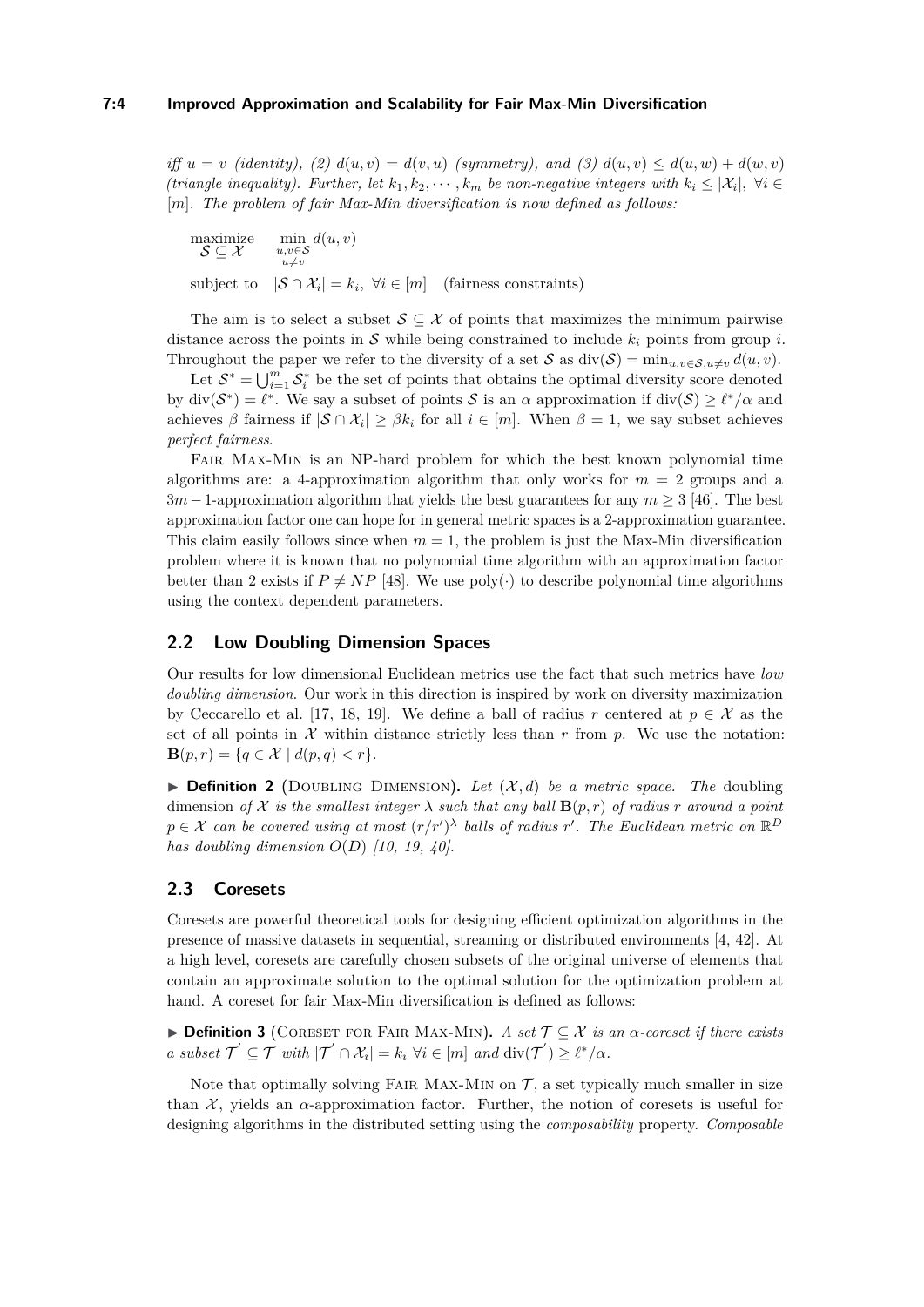*coresets* closely relate to the notion of *mergeable summaries* [\[5,](#page-18-16) [42\]](#page-19-9) while the assumption is that the universe of elements  $\mathcal X$  is partitioned into L subsets (e.g., processing sites). Then the goal is to process each subset independently and extract a *local* coreset such that in the union of these local coresets, there is an approximate solution for the optimization problem at hand. Specifically, for Fair Max-Min a composable coreset is defined as follows:

 $\triangleright$  **Definition 4** (COMPOSABLE CORESET FOR FAIR MAX-MIN). *A function*  $c(\mathcal{X})$  *that maps a set of elements to a subset of these elements computes an α*−*composable coreset for some*  $\alpha \geq 1$  $\alpha \geq 1$ , *if for any partitioning*<sup>1</sup> *of*  $\mathcal{X} = \bigcup_j \mathcal{Y}_j$  *and*  $\mathcal{T} = \bigcup_j c(\mathcal{Y}_j)$ *, there exists a set*  $\mathcal{T}' \subseteq \mathcal{T}$  $with |\mathcal{T}' \cap \mathcal{X}_i| = k_i \ \forall i \in [m] \ such \ that \ div(\mathcal{T}') \geq \ell^* / \alpha.$ 

## **3 General Metrics**

In this section, we present algorithms for Fair Max-Min with an arbitrary metric. Our first two algorithms are based on rounding a suitable linear program. In Section [3.3](#page-7-0) we present a linear time algorithm returning an  $m + 1$  approximation with perfect fairness. Finally, in Section [3.4,](#page-8-0) we give hardness of approximation results for FAIR MAX-MIN.

## <span id="page-4-0"></span>**3.1 2-Approx with Expected Fairness**

In this section and others, we assume a guess  $\gamma$  on the optimal diversity value for FAIR MAX-MIN. Note there are at most  $\binom{n}{2}$  possible values for the optimal diversity corresponding to the set of distances between pairs of points. Hence, trying all these guesses only increases the running time by a factor  $O(n^2)$ . Assuming the ratio between the largest and smallest distance is poly $(n)$ , this can be reduced to  $O(\epsilon^{-1} \log n)$  at the expense of introducing an additional factor of  $1 + \epsilon$  in the approximation. This follows by the standard technique of only considering guesses that are powers of  $(1 + \epsilon)$  [\[39\]](#page-19-20).

**Fair Max-Min LP.** Let  $\mathcal{X} = \{p_1, \ldots, p_n\}$ . For every point  $p_j \in \mathcal{X}$ , we have a variable  $x_j$ . We represent the fairness constraint for every group  $i \in [m]$  using constraint [\(1\)](#page-4-2). Additionally, for every point  $p \in \mathcal{X}$ , we add the constraint [\(2\)](#page-4-3) that includes at most one point in a ball of radius  $\gamma/2$  centered at p. This ensures that the selected points are separated by a distance of at least  $\gamma/2$ . Using constraint [\(3\)](#page-4-4), we allow  $x_p$  to take any value between 0 and 1. If  $\gamma \leq \ell^*$ , observe that the optimal solution for Fair Max-Min is a feasible solution for this LP.

$$
\sum_{p_j \in \mathcal{X}_i} x_j \ge k_i \quad \forall i \in [m]. \tag{1}
$$

$$
\sum_{p_{\ell} \in \mathbf{B}(p,\gamma/2)} x_{\ell} \le 1 \quad \forall p \in \mathcal{X}.
$$
\n
$$
(2)
$$

<span id="page-4-4"></span><span id="page-4-3"></span><span id="page-4-2"></span>
$$
x_j \ge 0 \quad \forall j \in [n]. \tag{3}
$$

Let  $x_j^*$  denote the optimal solution of the linear program stated above. Let  $n' = |\{j : x_j^* > 0\}|$ and without loss of generality suppose  $x_j^* > 0$  for all  $j \in [n']$ . We obtain an integral solution using a randomized rounding algorithm, in which we generate a random ordering based on sampling without replacement, such that a point  $p_j$  is selected as the next point in the ordering with probability proportional to  $x_j^*$ . This allow us to show (see Lemma [5\)](#page-5-1) that

<span id="page-4-1"></span><sup>&</sup>lt;sup>1</sup> The notion of composable coresets can also be extended when  $\mathcal X$  is not divided into disjoint subsets but this is not the focus of our work.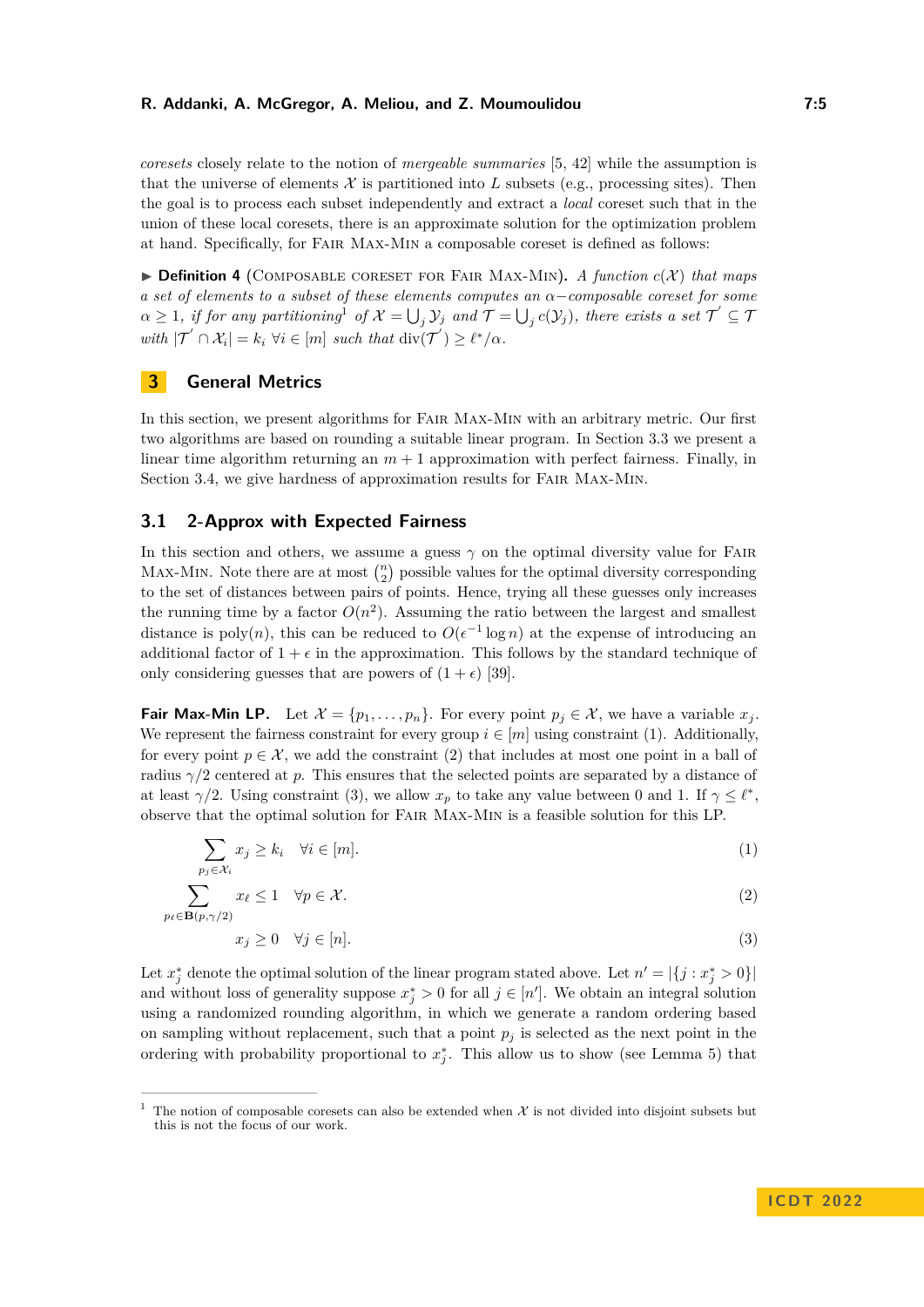#### **7:6 Improved Approximation and Scalability for Fair Max-Min Diversification**

the rounding scheme returns a set  $S$  with at least  $k_i$  points *in expectation* from each group  $i \in [m]$  (satisfying constraint [\(1\)](#page-4-2) in expectation). Further, our rounding scheme selects at most one point from each ball of radius  $\gamma/2$  (satisfying constraint [\(2\)](#page-4-3)). Since for a  $\gamma \leq \ell^*$ there is a set  $S$  that satisfies the properties discussed above, selecting the set  $S$  for the largest guess  $\gamma$  results in a 2-approximation for the diversity score.

**Randomized Rounding.** We generate a random ordering  $\sigma$  of  $[n']$  where  $\sigma(t)$  is randomly chosen from  $R_t = [n'] \setminus \{\sigma(1), \ldots, \sigma(t-1)\}\$  such that for  $j \in R_t$ ,  $Pr[\sigma(t) = j] = \frac{x_j^*}{\sum_{\ell \in R_t} x_{\ell}^*}$ . After generating the ordering  $\sigma$ , we construct the output set S by including the point  $p_j$ in S iff  $\sigma(j) \leq \sigma(\ell)$  for all  $p_{\ell} \in \mathbf{B}(p_j, \gamma/2)$ . Note that all points in the output are at least distance *γ/*2 apart.

<span id="page-5-1"></span>▶ **Lemma 5.** *There is an algorithm that returns a set S, such that for all groups*  $i \in [m]$ *, it holds that*  $\mathbb{E}[\vert \mathcal{S} \cap \mathcal{X}_i \vert] \geq k_i$ *. Further all the points selected in* S *are at least*  $\gamma/2$  *far apart.* 

**Proof.** Consider the randomized rounding algorithm described in this section. Now, let  $p_j$ be a point with  $x_j^* > 0$ . Define  $A_t$  to be the event  $d(p_{\sigma(t)}, p_j) < \gamma/2$  and  $d(p_{\sigma(t')}, p_j) \ge \gamma/2$ for all  $t' < t$ . In other words,  $A_t$  is the event that the first point included in  $S$  from the ball **B** $(p_i, \gamma/2)$  is the point from the *t*-th step (in the ordering  $\sigma$ ). Then,

$$
\Pr[p_j \in \mathcal{S}] = \sum_{t=1}^{n'} \Pr[\sigma(t) = j | A_t] \Pr[A_t] = \sum_{t=1}^{n'} \frac{x_j^*}{\sum_{p_\ell \in \mathbf{B}(p_j, \gamma/2)} x_\ell^*} \Pr[A_t]
$$

$$
= \frac{x_j^*}{\sum_{p_\ell \in \mathbf{B}(p_j, \gamma/2)} x_\ell^*} \sum_{t=1}^{n'} \Pr[A_t]
$$

$$
= \frac{x_j^*}{\sum_{p_\ell \in \mathbf{B}(p_j, \gamma/2)} x_\ell^*} \ge x_j^*
$$

where the last equality follows because  $\sum_{t=1}^{n'} \Pr[A_t] = 1$  and the last inequality holds because of constraint [\(2\)](#page-4-3) in the FAIR MAX-MIN LP. Then for  $i \in [m]$ , we have  $\mathbb{E}[|\mathcal{S} \cap \mathcal{X}_i|] \geq$  $\sum_{p \in \mathcal{X}_i} x_p^* \geq k_i$  where the last inequality follows from constraint [\(1\)](#page-4-2).

## <span id="page-5-0"></span>**3.2** 6-Approx with  $(1 - \epsilon)$  Fairness

We now present a more involved rounding scheme of the LP given in the previous section that ensures that the selected points contain at least  $(1 - \epsilon)k_i$  points in  $\mathcal{X}_i$  for each  $i \in [m]$ . However, this guarantee comes at the expense of increasing the approximation factor for the diversity score from 2 to 6.

The main idea behind the new rounding scheme stems from the observation that for any  $p_i, p_j \in \mathcal{X}$ , if  $\mathbf{B}(p_i, \gamma/2)$  and  $\mathbf{B}(p_j, \gamma/2)$  are disjoint, then, in the previous rounding scheme, the event that  $p_i$  is included in the returned solution is independent of the event that  $p_j$  is included. This follows because the relative ordering of the elements in  $\{\ell : p_{\ell} \in \mathbf{B}(p_i, \gamma/2)\}\$ in  $\sigma$  is independent of the ordering of the elements in  $\{\ell : p_{\ell} \in \mathbf{B}(p_i, \gamma/2)\}\$  in  $\sigma$ . This independence will ultimately allow us to use Chernoff bound to argue concentration of the number of elements chosen from each group  $\mathcal{X}_i \ \forall j \in [m]$ .

## **3.2.1 Randomized Rounding with improved fairness guarantees**

We solve the LP in Section [3.1](#page-4-0) to get a feasible solution  $\{x_j^*\}_{j\in[n]}$ . Next, we transform  ${x_j^*}_{j \in [n]}$  into a feasible solution  ${y_j^*}_{j \in [n]}$  for the following set of constraints, some of which are no longer linear: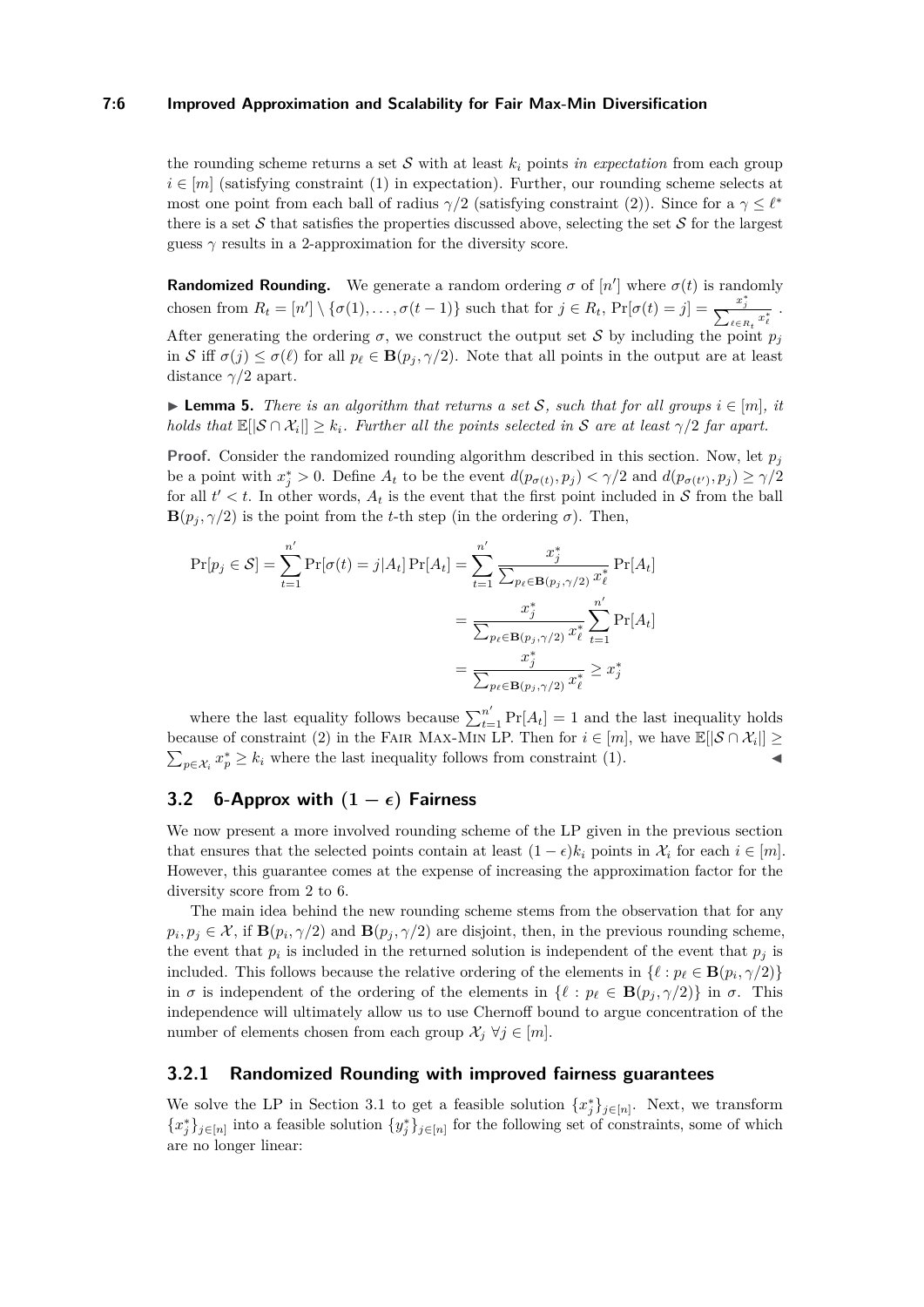$$
\sum_{p_j \in \mathcal{X}_i} y_j \ge k_i \quad \forall i \in [m]. \tag{1'}
$$

$$
\sum_{p_{\ell} \in \mathbf{B}(p,\gamma/6)} y_{\ell} \le 1 \quad \forall p \in \mathcal{X}.
$$
 (2')

<span id="page-6-4"></span><span id="page-6-3"></span><span id="page-6-1"></span><span id="page-6-0"></span>
$$
y_j \ge 0 \quad \forall j \in [n]. \tag{3'}
$$

$$
(0 < y_i \text{ and } 0 < y_j) \Rightarrow d(p_i, p_j) \ge \frac{\gamma}{3} \quad \forall p_i, p_j \in \mathcal{X}_{\ell}, \forall \ell \in [m]
$$
 (4')

The constraint [\(2'\)](#page-6-0) ensures that at most one point in a ball of radius  $\gamma/6$  is selected (instead of  $\gamma/2$  used in Section [3.1\)](#page-4-0) and results in an approximation factor of 6. The constraint [\(4'\)](#page-6-1) ensures that points from the same group with non-zero values are separated by at least  $\gamma/3$ , which is used to argue  $(1 - \epsilon)$  fairness (see Theorem [7\)](#page-6-2). The transformation of  $x^*$  to  $y^*$  can be done by redistributing the values as follows:

(a) For each  $p_j \in \mathcal{X}$  with  $x_j^* > 0$  satisfying  $p_j \in \mathcal{X}_i$  and  $y_j^*$  value not yet set, we set:

$$
y_j^* \leftarrow \left(\sum_{p_\ell \in \mathbf{B}(p_j, \gamma/3) \cap \mathcal{X}_i} x_\ell^*\right) \text{ and } y_\ell^* \leftarrow 0 \text{ for all } p_\ell \in \mathbf{B}(p_j, \gamma/3) \cap (\mathcal{X}_i \setminus \{p_j\}).
$$

(b) Finally, for all  $p_j \in \mathcal{X}$  with  $x_j^* = 0$ , we set  $y_j^* \leftarrow 0$ .

Informally, we are just moving weight to  $p_j$  from points of the same group (as  $p_j$ ) that are at a distance strictly less than  $\gamma/3$  from  $p_j$ .

▶ **Lemma 6.**  $\{y_j^*\}_{j \in [n]}$  *satisfies Constraints (1'-4').* 

**Proof.** Observe that  $\{y_j^*\}_{j \in [n]}$  satisfies the constraint  $(4')$ . If a point  $p_j \in \mathcal{X}_i$  satisfies  $y_j^* > 0$ , then, it means that we set  $y_{\ell}^*$  to 0 for every  $p_l \in \mathbf{B}(p_j, \gamma/3) \cap (\mathcal{X}_i \setminus \{p_j\}).$ 

Constraint [\(2'\)](#page-6-0) is satisfied because

$$
\sum_{p_{\ell} \in \mathbf{B}(p_j, \gamma/6)} y_{\ell}^* \le \sum_{p_{\ell} \in \mathbf{B}(p_j, \gamma/6 + \gamma/3)} x_{\ell}^* = \sum_{p_{\ell} \in \mathbf{B}(p_j, \gamma/2)} x_{\ell}^* \le 1
$$

since  $\{x_\ell^*\}_{\ell \in [n]}$  satisfies constraint [\(2\)](#page-4-3). Constraint [\(1'\)](#page-6-3) is satisfied because  $\sum_{p_j \in \mathcal{X}_i} y_j^* =$  $\sum_{p_j \in \mathcal{X}_i} x_j^*$  and Constraint [\(3'\)](#page-6-4) is trivially satisfied.  $\triangleleft$ 

We next pick a random permutation  $\sigma$  as in the previous Section [3.1,](#page-4-0) but now using the values  $\{y_{\ell}^*\}_{\ell \in [n]}$ . We add  $p_j$  to the output S if  $\sigma(j) \leq \sigma(\ell)$  for all  $p_{\ell}$  such that  $d(p_{\ell}, p_j) < \gamma/6$ . Note that all points in S are therefore at least a distance of  $\gamma/6$  apart.

<span id="page-6-2"></span>▶ **Theorem 7.** *Asssume*  $k_i \geq 3\epsilon^{-2} \log(2m)$  *for all*  $i \in [m]$ *. There is a* poly $(n, k, \delta^{-1})$  *time algorithm that returns a subset of points with diversity*  $\ell^*/6$  *and includes*  $(1 - \epsilon)k_i$  *points in each group*  $i \in [m]$  *with probability at least*  $1 - \delta$ *.* 

**Proof.** Let  $Y_p = 1$  if the point  $p \in \mathcal{X}$  is included in the output S. Fix  $i \in [m]$ . The proof of Lemma [5](#page-5-1) applied to balls of radius *γ/*6 rather than balls of radius *γ/*2, ensures that for each  $i \in [m]$ ,  $\mathbf{E}[\sum_{p \in \mathcal{X}_i} Y_p] \geq k_i$ . The fact  $\{Y_p\}_{p \in \mathcal{X}_i}$  are fully independent allows us to apply the Chernoff bound and conclude  $Pr[\sum_{p \in \mathcal{X}_i} Y_p \leq (1 - \epsilon)k_i] \leq \exp(-\epsilon^2 k_i/3) \leq 1/(2m)$ . Hence, by an application of the union bound, we ensure that with probability at least 1*/*2,  $|S \cap \mathcal{X}_i| \geq (1 - \epsilon) k_i$  for all  $i \in [m]$ . Repeating the process log  $\delta^{-1}$  times ensures that at least one of the trials succeeds with probability at least  $1 - \delta$ .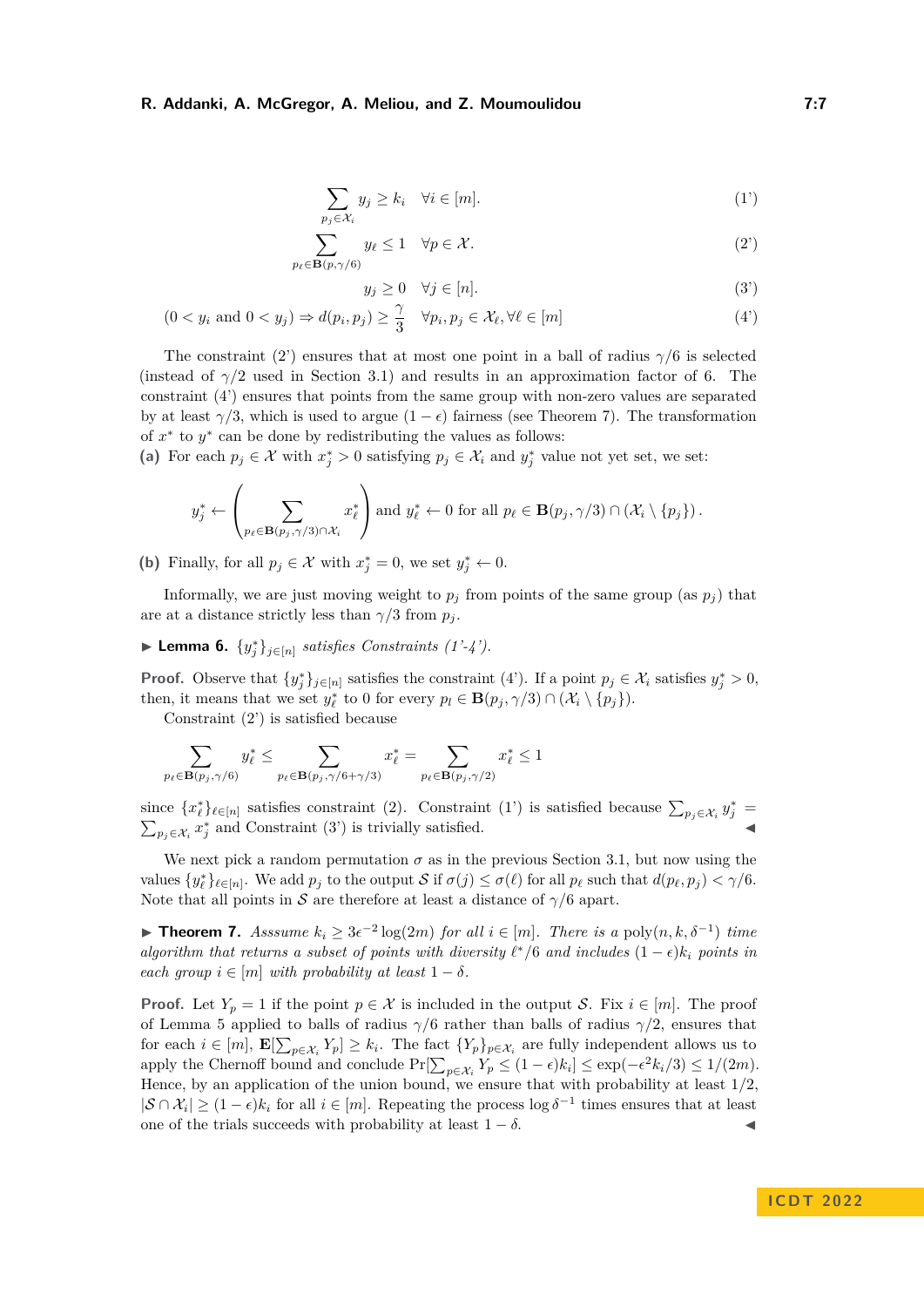## **7:8 Improved Approximation and Scalability for Fair Max-Min Diversification**

<span id="page-7-1"></span>**Algorithm 1 FAIR-GREEDY-FLOW.**  $Input:$  $\bigcup^m$   $\mathcal{X}_i$ : Universe of available elements. *i*=1  $k_1, \ldots, k_m \in \mathbb{Z}^+$ .  $\gamma \in \mathbb{R}^+$ : A guess of the optimum fair diversity. **Output:**  $k_i$  points in  $\mathcal{X}_i$  for  $i \in [m]$ . 1:  $\mathcal{R} \leftarrow \mathcal{X}$  denote the set of remaining elements. 2:  $\mathcal{C} \leftarrow \emptyset$  denote a collection of subsets of points (called clusters). 3: while  $|\mathcal{R}| > 0$  (and)  $|\mathcal{C}| \leq km$  do 4:  $D \leftarrow \emptyset$  denote the current cluster, and  $D_{\text{col}} \leftarrow \emptyset$  denote the groups of points in cluster *D*. 5: **while** an element  $p \in \mathcal{R} \cap \mathcal{X}_i$  for some  $i \in \{1, 2, \dots, m\} \setminus D_{\text{col}}$  exists **do** 6: **if**  $|D| = 0$  (or)  $d(p, x) < \frac{\gamma}{m+1}$  for some  $x \in D$  then 7:  $D \leftarrow D \cup \{p\}$  and  $D_{\text{col}} \leftarrow D_{\text{col}} \cup \{i\}.$ 8: **end if** end while 10:  $\mathcal{R} \leftarrow \mathcal{R} \setminus \bigcup_{p \in D} \mathbf{B}(p, \frac{\gamma}{m+1}).$ 11:  $\mathcal{C} \leftarrow \mathcal{C} \cup \{D\}.$ <br>12:  $\mathcal{R} \leftarrow \mathcal{R} \setminus \mathcal{X}$ :  $\forall$  $\mathcal{R} \leftarrow \mathcal{R} \setminus \mathcal{X}_i \ \forall i \in [m] \text{ if } |\{D \mid D \in \mathcal{C} \text{ and } D \cap \mathcal{X}_i \neq \emptyset\}| > k.$ 13: **end while** *▷*Construct flow graph : 14: Let  $C = \{D_1, D_2, \cdots, D_t\}.$ 15: Construct directed graph  $G = (V, E)$  where  $V = \{a, u_1, \ldots, u_m, v_1, \ldots, v_t, b\}$  $E = \{(a, u_i) \text{ with capacity } k_i : i \in [m]\}$ ∪  $\{(v_j, b)$  with capacity  $1 : j \in [t]\}$ ∪  $\{(u_i, v_j)$  with capacity  $1 : |X_i \cap D_j| > 1\}$ 16: Set  $S \leftarrow \emptyset$ . Compute maximum *a-b* flow in *G* using Ford-Fulkerson algorithm [\[26\]](#page-19-21). 17: **if** flow size  $\langle k| = \sum_{i} k_i$  **then return** Ø *>Abort* 18: **else** *▷*max flow is *k* 19:  $\forall (u_i, v_j)$  with flow equal to 1, add the point in  $D_i$  with group *i* to S. 20: **end if** 21: **return**  $S$ 

Note that Theorem [7](#page-6-2) requires the  $k_i$  values to be sufficiently large, and such conventions have also been used in prior work [\[12\]](#page-18-6). For small  $k_i$  values, i.e.,  $k_i = o(\log n)$ , the FAIR-GMM algorithm introduced in Moumoulidou et al. [\[46\]](#page-20-4) obtains a 5-approximation guarantee in polynomial time. Using an additive Chernoff bound, alternatively, we can find at least  $k_i - O(\sqrt{k_i \log m})$  points from each group  $i \in [m]$ , without the requirement of having large  $k_i$ 's.

# <span id="page-7-0"></span>**3.3 (***m* **+ 1)-Approx with Perfect Fairness**

We now describe FAIR-GREEDY-FLOW (Algorithm [1\)](#page-7-1), an  $m + 1$ -approximation algorithm that ensures perfect fairness. This is an improvement over the previously known  $3m - 1$ approximation [\[46\]](#page-20-4). We also present an example that shows that the analysis presented in Moumoulidou et al. [\[46\]](#page-20-4) cannot be improved to obtain a better approximation factor. The analysis for FAIR-GREEDY-FLOW is presented in the extended version of the paper [\[3\]](#page-18-17).

**Overview of Fair-Greedy-Flow.** We assume a guess *γ* for *ℓ* ∗ . The algorithm proceeds by iteratively building clusters of close points of distinct groups. Our main idea is to select one point from each cluster such that the fairness constraints are guaranteed. First, we describe the procedure for building a cluster. Let *D* denote a cluster initialized with a point of group  $i \in [m]$ . Among the available points  $\mathcal{R}$ , we include a point  $p \in \mathcal{R}$ , if it is within a distance of  $\frac{\gamma}{m+1}$  to some point  $x \in D$ , and no other point of the same group is already present in *D*.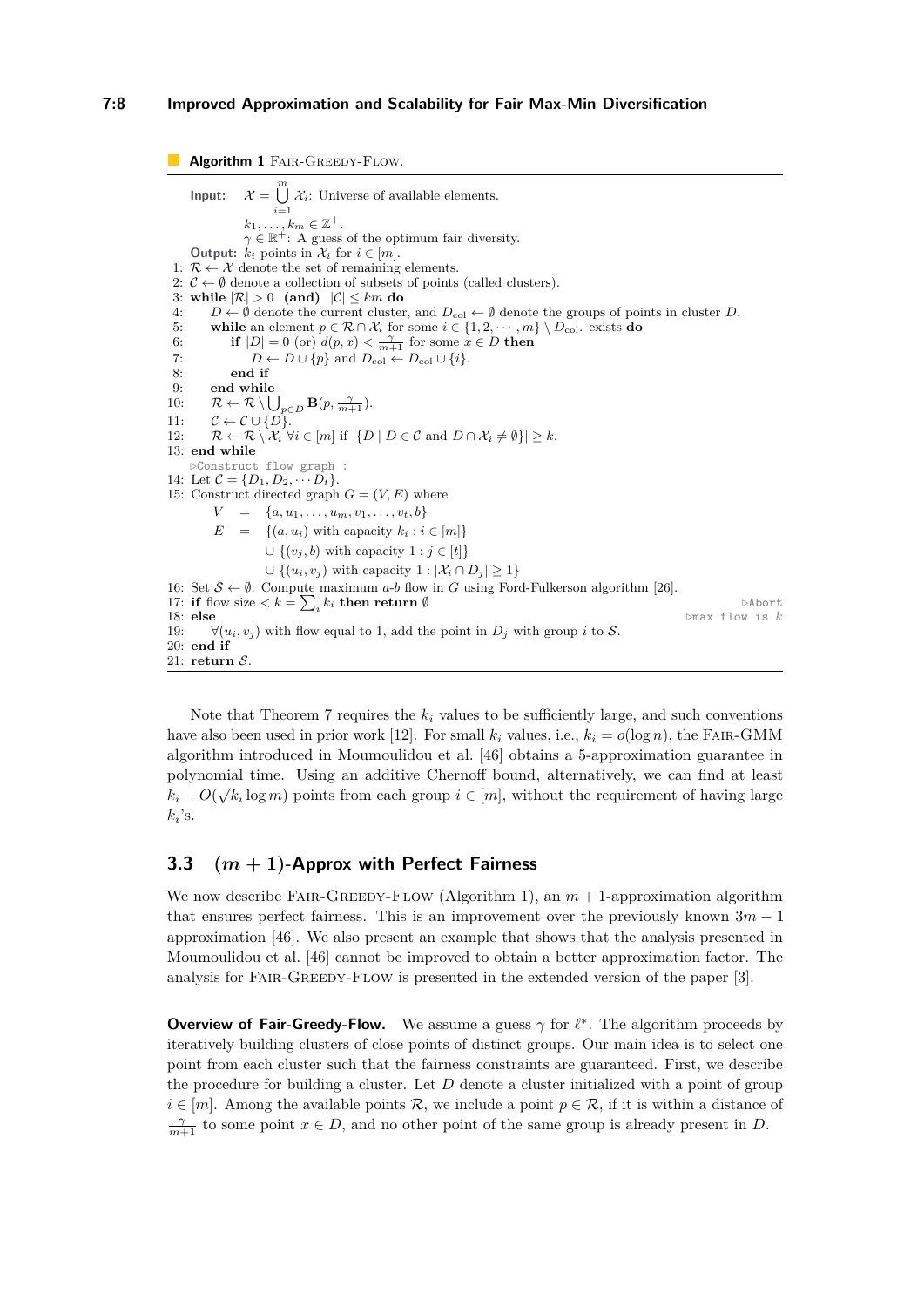If there is no such point, the cluster  $D$  is complete, and we remove all points from  $R$  that are within a distance of  $\frac{\gamma}{m+1}$  from some point in *D*. Also, we discard all points of group *i*, i.e.,  $\mathcal{X}_i$  from  $\mathcal{R}$ , as soon as there are at least k distinct clusters in C containing points from  $\mathcal{X}_i$ . We continue this process of iteratively building clusters, until there are points from each group that are part of at least *k* distinct clusters or if there are no remaining points.

Next, we use an approach similar to [\[46\]](#page-20-4) and select at most one point from each cluster, satisfying the fairness constraints. We construct a flow network with clusters  $D_1, D_2, \cdots, D_t$ in C represented by nodes  $v_1, v_2, \dots, v_t$  and groups represented by nodes  $u_1, u_2, \dots, u_m$ . We add an edge with capacity 1 between every pair  $u_i$  and  $v_j$  if there is a point of group *i* in cluster  $D_j$  for some  $j \in [t]$ . We create a source node a and add edges with capacity  $k_i$  between *a* and  $u_i \ \forall i \in [m]$ . We then create a sink node *b* and add edges with capacity 1 between *b* and  $v_j \ \forall j \in [t]$ . Finally, we find maximum flow using Ford-Fulkerson algorithm [\[26\]](#page-19-21). For each edge  $(u_i, v_j)$  with flow equal to 1, we include the point of group *i* from cluster  $D_j$  in our solution. We conclude with the following theorem:

▶ **Theorem 8.** FAIR-GREEDY-FLOW Algorithm returns an  $(m+1)(1+\epsilon)$ -approximation *and achieves perfect fairness for the* Fair Max-Min *problem using a running time of*  $O(nkm^3\epsilon^{-1}\log n)$ .

We now give a tight example for FAIR-FLOW in Moumoulidou et al. [\[46\]](#page-20-4) and show how FAIR-GREEDY-FLOW yields a better approximation.

**A** tight example for Fair-Flow: a  $3m - 1$  approximation algorithm [\[46\]](#page-20-4). Suppose  $k = 3$ and we have to select one white and two black points. Here, edges represent the distance across two points, e.g.,  $d(p_1, p_2) = 1/5$ . Note that the optimal solution in this example is the set of points  $\{p_1, p_3, p_4\}$  with diversity score equal to 1.



FAIR-FLOW for a guess  $\gamma = 1$ , for the black group selects both points since they are at least  $d_1 = \frac{m\gamma}{3m-1} = 2/5$  far apart from each other. Similarly for the white group. Now because there is no pair of points with distance strictly less than  $d_2 = \frac{\gamma}{3m-1} = 1/5$ , FAIR-FLOW constructs four connected components (each with a point). As a result, the points  $\{p_1, p_2, p_4\}$ will be selected by the max-flow algorithm and we obtain a set with diversity score equal to 1/5. Note that for this example, FAIR-GREEDY-FLOW returns the set  $\{p_1, p_3, p_4\}$  as  $p_1$ and *p*<sup>2</sup> are less than 1*/*3 distance apart. These two points will be in the same cluster and at most one of them can be picked; thus, we guarantee an approximation ratio of 3.

# <span id="page-8-0"></span>**3.4 Hardness of Approximation**

In this section, we give a hardness of approximation result for the Fair Max-Min problem. Our result is a generalization and improvement over the 2-approximation hardness shown in [\[46\]](#page-20-4), as we also allow for approximations in fairness constraints.

 $\triangleright$  **Definition 9** (GAP-CLIQUE<sub>*o*</sub>). *Given a constant*  $\rho > 1$ , a graph *G*, and an integer *k*, we *want to distinguish between the case where a clique exists of size k (the "yes" case) and the case where no clique exists of size*  $\geq k/\rho$  *(the "no" case).* 

It is known that  $GAP-CLIQUE_{\rho}$  is NP-hard for every  $\rho \geq 1$  [\[9\]](#page-18-18). Now, via a reduction from the Gap-Clique*<sup>ρ</sup>* we argue that Fair Max-Min cannot be approximated to a factor better than 2, even allowing for multiplicative approximations in fairness constraints.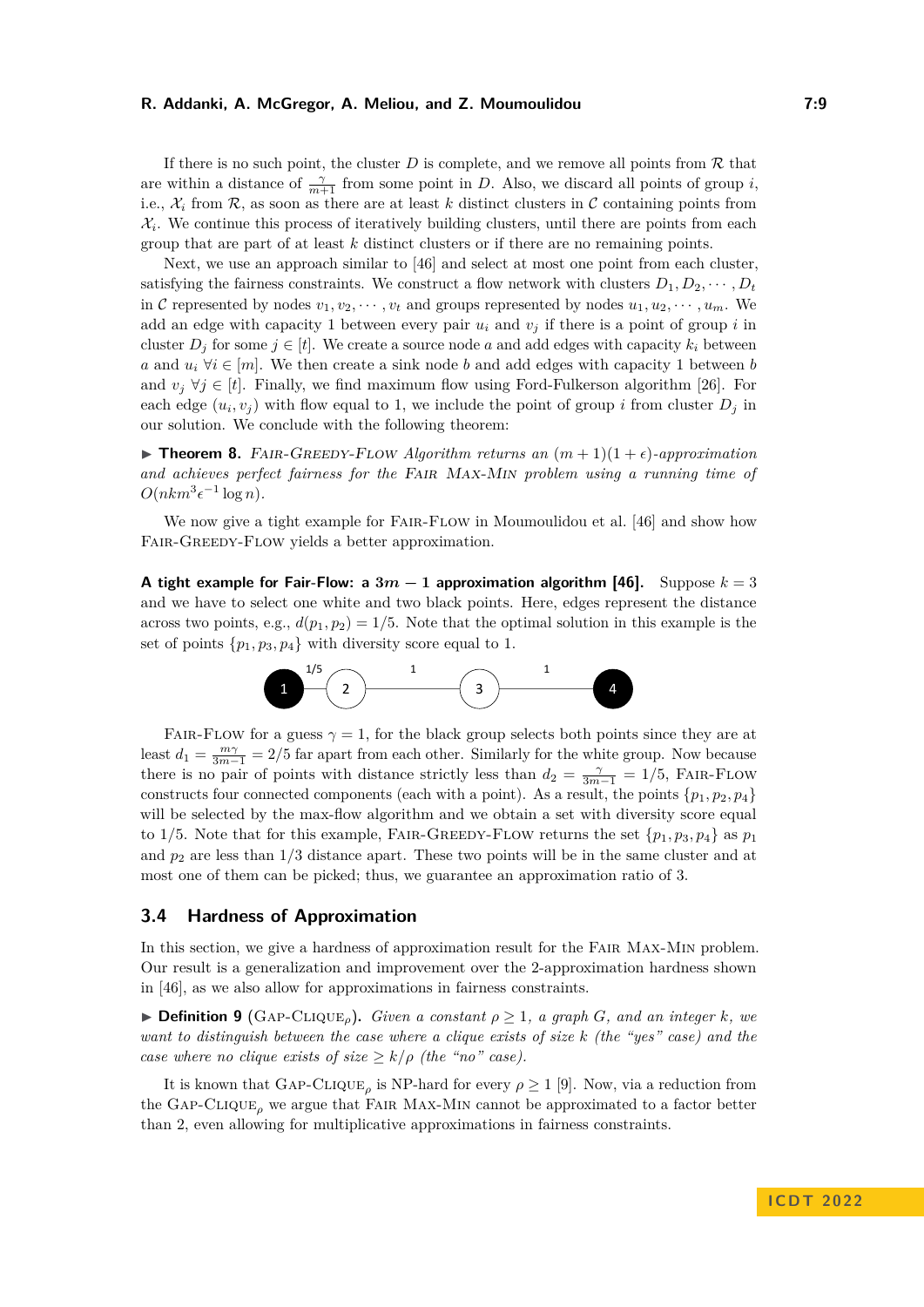#### **7:10 Improved Approximation and Scalability for Fair Max-Min Diversification**

**► Theorem 10.** Let  $\alpha$  < 2 and  $\beta$  > 0 be constants. Unless  $P = NP$ , there is no polynomial *time algorithm for the* Fair Max-Min *problem that obtains an α-approximation factor for diversity score, and β fairness.*

**Proof.** We present a reduction from GAP-CLIQUE<sub>ρ</sub>, where  $\rho = \beta$ . For every vertex of the graph *G*, we create a new point, and set of points is denoted by  $\mathcal{X}$ . For every edge  $(u, v)$  in *G*, we set  $d(u, v) := 2$ . For all other pairs of vertices, we set the distances as 1. Every vertex is assigned the same color, and the corresponding fairness constraint is  $|\mathcal{S} \cap \mathcal{X}| \geq k$ , where S is the set of points whose diversity we are trying to maximize in Fair Max-Min.

Suppose there is a polynomial time algorithm that returns a set  $\mathcal{S}$ , obtains an  $\alpha$ approximation for the diversity score, and a *β*-approximation for the fairness constraints. We first consider the 'YES' instance in  $\text{GAP-CLIQUE}_{\beta}$ , i.e., we assume there is a clique of size *k* in *G*. This implies  $\ell^* = 2$ . As  $\alpha < 2$ , we have that the set *S* returned has a diversity score  $\geq \ell^*/\alpha > 1$ . Therefore, S is a clique in G as all other pairwise distances are 1 (from construction). As S is a  $\beta$ -approximation for the fairness constraint, we have that  $|S| \ge k/\beta$ . Let us now consider the 'NO' instance, i.e., there is no clique of size  $\geq k/\beta$  in *G*. Therefore,  $|S \cap \mathcal{X}| < k/\beta$ , as  $|S \cap \mathcal{X}|$  is upper bounded by the maximum clique size in *G*. From the above arguments, we have that using our algorithm, we can distinguish the 'Yes' and 'No' instances of GAP-CLIQUE<sub>*β*</sub>, which is not possible unless  $P = NP$  [\[9\]](#page-18-18). Hence, the theorem.

## **4 Euclidean Metrics**

In this section, we assume that the metric space is Euclidean, i.e., we can associate a point  $p_i \in \mathbb{R}^D$  with the *i*th entry of X and  $d(p_i, p_j) = ||p_i - p_j||_2 = \sqrt{\sum_{\ell \in [D]} (p_i(\ell) - p_j(\ell))^2}$ . When  $D = 1$  we show that the problem can be solved exactly in polynomial time via Dynamic Programming. More generally, when  $D = O(1)$  we present a bi-criteria approximation that uses an extension of the dynamic programming approach and properties of low dimensional Euclidean spaces.

## <span id="page-9-0"></span>**4.1 Exact Computation in One Dimension**

In this section, we assume the points in the universe  $\mathcal{X} = \bigcup_{i=1}^m \mathcal{X}_i$  can be embedded on a line. Specifically, let  $\mathcal{X} = \{p_1, \ldots, p_n\}$  where each  $p_i \in \mathbb{R}$  and we order the points such that  $p_1 \leq p_2 \leq \ldots \leq p_n$ . We further assume a guess  $\gamma$  on the optimal diversity score for Fair Max-Min and design the dynamic programming algorithm Fair-Line (Algorithm [2\)](#page-10-0) that computes an exact solution when  $\gamma = \ell^*$ . See the previous section for a discussion on guessing *γ*.

## **Dynamic Programming.** Define the dynamic programming table

 $H \in \{0,1\}^{(k_1+1)\times\ldots\times(k_m+1)\times n}$  indexed from 0. An entry  $H[k'_1, k'_2, \cdots, k'_m, j] \in \{0,1\}$  is 1 iff there is a subset  $\mathcal{S}'$  of the first *j* points on the line with diversity  $\gamma$  that contains  $k'_i$  points from each group  $i \in [m]$ . To compute the entries of *H*, we process the points in their order of appearance on the line.

Note that there is a set  $\mathcal{S}'$  with  $k'_{i}$  points from each group *i* among the first *j* points if: (1) there is such a set among the first  $j-1$  points, or (2) point *j* belongs to group *i* for some  $i \in [m]$ , and among the first *j'* points there is a set with  $k'_1, \dots, k'_i - 1, \dots, k'_m$  points from the corresponding groups where  $j' < j$  is the largest value such that  $d(p_j, p'_j) \geq \gamma$ .

See Fair-Line (Algorithm [2\)](#page-10-0) for the resulting algorithm. For simplicity, the algorithm is written to only determine whether it is possible to pick a subset with diversity  $\gamma$  subject to the required fairness constraints. However, the algorithm can be easily extended to construct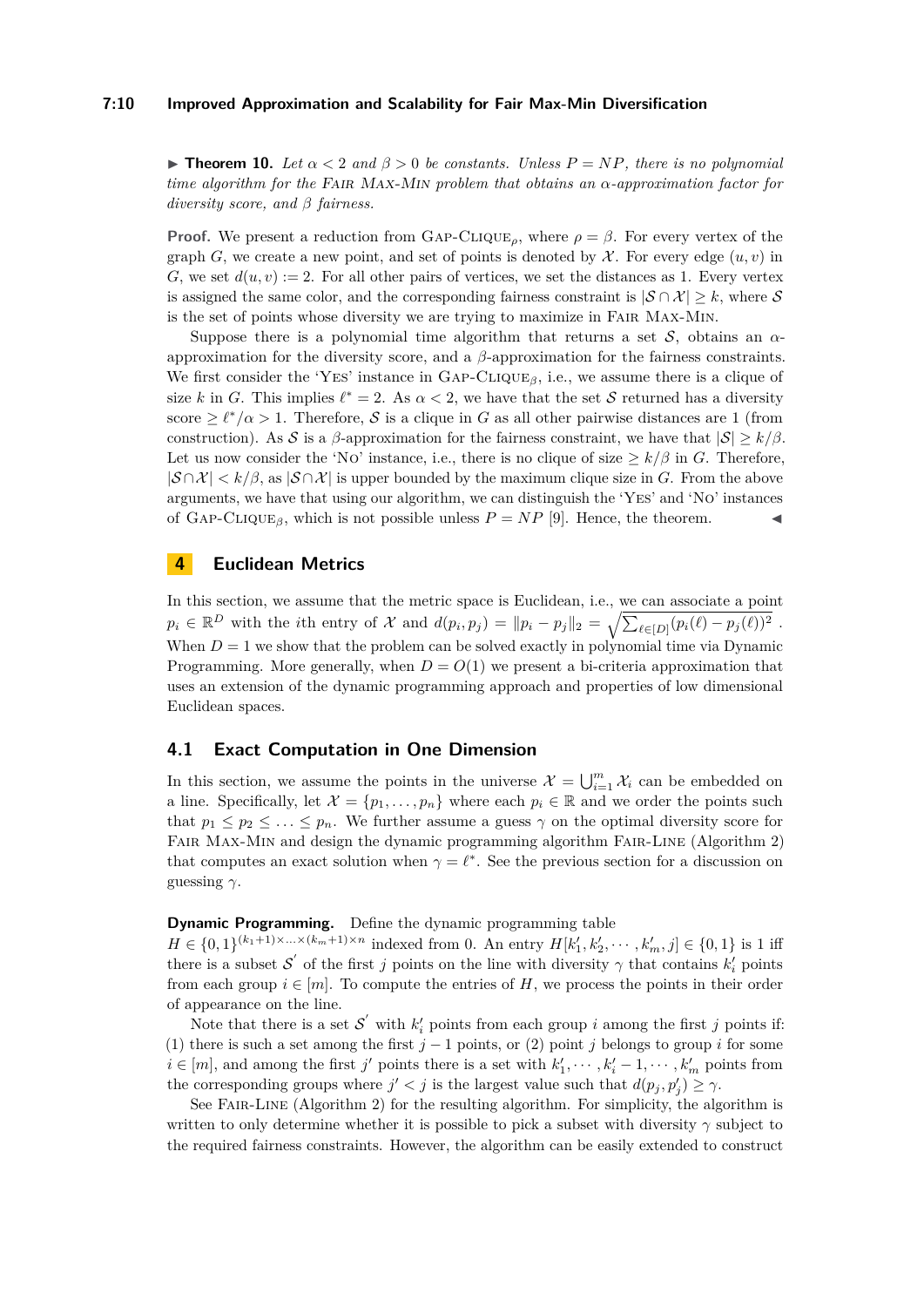<span id="page-10-0"></span>**Algorithm 2** FAIR-LINE: An exact algorithm for data on a line.  $Input:$  $\bigcup_{i=1}^m \mathcal{X}_i$ : Universe of available points.  $k_1, \ldots, k_m \in \mathbb{Z}^+$ .  $\gamma \in \mathbb{R}^+$ : A guess of the optimum fair diversity. **Output:**  $k_i$  points in  $\mathcal{X}_i$  for  $i \in [m]$ . 1: Let  $n \leftarrow |\bigcup_{i=1}^{m} \mathcal{X}_i|$  and initialize  $H \in \{0,1\}^{(k_1+1)\times... (k_m+1)\times n}$  to 0. 2: Set  $H[0, \ldots, 0, 0] \leftarrow 1, H[0, \ldots, 0, 1] \leftarrow 1$ , and if  $p_1 \in \mathcal{X}_{\ell}, H[0, \ldots, 1]$  $\sum_{\text{index } \ell}$  $, \ldots, 0, 1] \leftarrow 1.$ 3: **for**  $j = 2$  to *n* **do** 4: Let  $i \in [m]$  satisfy  $p_j \in \mathcal{X}_i$ . 5: Let  $j' = \max(\{0\} \cup \{j' \in [n] : p_{j'} + \gamma \leq p_j\}).$ 6: **for**  $k'_1 \in \{0, \ldots, k_1\}, \ldots, k'_m \in \{0, \ldots, k_m\}$  do 7:  $H[k'_1, \cdots, k'_m, j] \leftarrow H[k'_1, \cdots, k'_m, j-1].$ 8: If  $k'_i \geq 1$ ,  $H[k'_1, \cdots, k'_m, j] \leftarrow H[k'_1, \cdots, k'_i - 1, \ldots, k'_m, j'] \vee H[k'_1, \cdots, k'_m, j-1].$ 9: **end for** 10: **end for** 11: **return**  $H[k_1, k_2, \cdots, k_m, n]$ .

a subset of points for every non-zero entry in *H* by storing a pointer to the choice we made. For an entry  $H[k'_1, k'_2, \dots, k'_m, j] = 1$  that also satisfies  $H[k'_1, k'_2, \dots, k'_m, j - 1] = 1$  we store a pointer to that entry. In the second case, if  $H[k'_1, k'_2, \cdots, k'_m, j'] = 1$  for some  $j'$ , we store a pointer to that entry. We construct the solution set using the stored pointers, starting at  $H[k_1, k_2, \cdots k_m, n]$  and backtracking, to indicate which points to add to the solution.

▶ **Theorem 11.** *There is an algorithm that solves the* Fair Max-Min *problem exactly when the points can be embedded on a line and requires a running time of*  $O(n^4 \prod_{i=1}^m (k_i + 1))$ *.* 

Proof. We use FAIR-LINE to identify the exact solution. We observe that any optimal solution can be expressed as a subset of the first *j* points for some  $j \in [n]$ . From the construction, if the guess  $\gamma \leq \ell^*$  there will always be at least  $k_i$  points from group *i* for all  $i \in [m]$  that are all  $\gamma$  far apart. Therefore, since the dynamic programming approach finds all the subsets with  $k_i$  points per group *i* for all  $j \in [n]$ , at least one of the  $H[k_1, k_2, \dots, k_m, j]$ entries will be equal to 1 as required. As discussed previously, we can backtrack and construct the solution set.

**Running Time.** For a fixed guess  $\gamma$ , we need to compute  $\prod_{i=1}^{m} (k_i + 1)$  entries for every point, as every  $k'_{i}$  for  $i \in [m]$  takes at most  $k_{i} + 1$  values. To compute an entry  $H[\cdot, \cdot, \dots, \cdot, j]$ using FAIR-LINE (Algorithm [2\)](#page-10-0), we need to retrieve  $O(n)$  distances to find point  $j'$  that is at least  $\gamma$  far apart from point *j*. Thus, the total running is equal to  $O(n^2 \prod_{i=1}^m (k_i + 1))$  since there are  $O(n \prod_{i=1}^{m} (k_i + 1))$  entries in *H* and the computational cost to fill each entry is  $O(n)$ . As there are  $O(n^2)$  distance values the guess  $\gamma$  can take, the total running time is  $O(n^4 \prod_{i=1}^m (k_i + 1)).$ 

## <span id="page-10-1"></span>**4.2 Coresets for Constant Dimensions**

In this section, we design efficient  $(1 + \epsilon)$ -coresets for FAIR MAX-MIN in metric spaces of low doubling dimension (Definition [2\)](#page-3-0). Let  $\lambda$  denote the doubling dimension of X. Our approach generalizes prior work on constructing efficient coresets for unconstrained Max-Min diversification [\[19\]](#page-18-9) to the Fair Max-Min problem.

Specifically, we give the first algorithm for constructing coresets in metric spaces of doubling dimension. The proposed approach uses the GMM algorithm that obtains a factor 2-approximation for the unconstrained Max-Min diversification problem [\[48,](#page-20-0) [51\]](#page-20-13).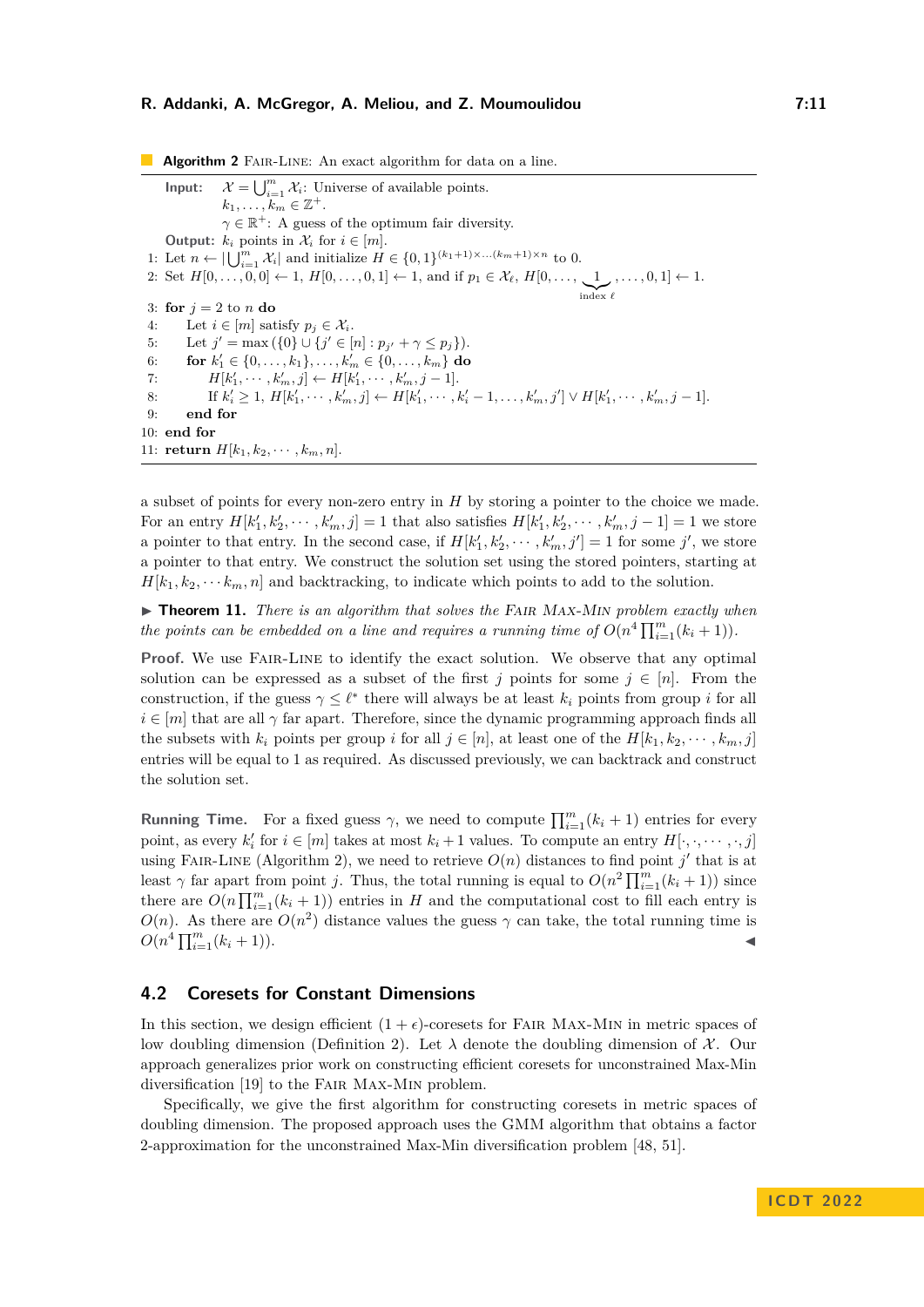#### **7:12 Improved Approximation and Scalability for Fair Max-Min Diversification**

GMM is a greedy algorithm and works as follows: it starts with an arbitrary point in a set *S* and in every subsequent step selects the point that is the farthest away from the previously selected points. In fact, readers familiar with the *k*-center clustering problem will recognize that this is the same strategy used by [\[38\]](#page-19-22). If *k* is the size of the subset to be selected and *n* is the size of the universe of points, it is known that GMM can be implemented in  $O(kn)$ time [\[44,](#page-20-7) [54\]](#page-20-2).

**Coreset Construction.** First, define  $\epsilon' = \epsilon/(1+\epsilon)$  and note that  $\epsilon/2 \leq \epsilon' < 1$  since  $\epsilon \in (0,1]$ . The CORESET Algorithm constructs coreset  $\mathcal T$  as follows: we run GMM on each group  $i \in [m]$  separately to retrieve a set  $T_i$  with  $O((4/\epsilon')^{\lambda}k)$  points. The coreset  $\mathcal T$  is equal to the union of the  $T_i$  sets for all  $i \in [m]$ , namely:  $\mathcal{T} \leftarrow \bigcup_{i=1}^m T_i$ , where  $T_i \leftarrow \text{GMM}(\mathcal{X}_i, (4/\epsilon')^{\lambda} k)$ .

We will show that  $\mathcal T$  contains a set  $\mathcal T'$  with  $\text{div}(\mathcal T') \geq \ell^*/(1+\epsilon)$  and  $k_i$  points from each group *i*. At a high level, the idea is that for each group *i* there are two cases: (1) either  $T_i$ contains a sufficient number of points that are far apart such that even if we had to remove points close to points selected from other groups, we would still have enough points to satisfy fairness, or (2) the optimal points from group *i* are within small distance from their closest point in  $T_i$ . In the analysis we show that in both cases we have enough points from each group *i* to satisfy fairness while these points are at least  $\ell^*/(1+\epsilon)$  far apart. We first prove the following lemma, which we will use later.

<span id="page-11-0"></span> $\blacktriangleright$  **Lemma 12.** Let *S* be a set of  $k' = (4/\epsilon')^{\lambda} k$  points that are all at least  $(\epsilon'/2)\gamma$  far apart. *Then, there exists a subset*  $S' \subset S$  *of points that are all at least*  $\gamma$  *far apart and*  $|S'| \geq k$ *.* 

**Proof.** Let  $S' = \emptyset$ . Add an arbitrary point *x* from *S* to *S'* and remove all points in the ball  $\mathbf{B}(x,\gamma)$  from *S*. Consider a set of balls of radius  $(\epsilon'/4)\gamma$  that cover the removed points. Each of these balls cover at most one removed point since discarded points are at least  $(\epsilon'/2)\gamma$  far apart. Hence, the number of balls is at least the number of removed points. But because the doubling dimension is  $\lambda$  we know there exists a set of  $(4/\epsilon')^{\lambda}$  balls of radius  $(\epsilon'/4)\gamma$  that cover the removed points. Hence, the number of removed points is at most  $(4/\epsilon')^{\lambda}$ . Since there were  $k' = (4/\epsilon')^{\lambda} k$  points in *S*, we may continue in this way until we've added *k* points to *S'*. All chosen points are at least  $\gamma$  apart as required.

Our main theorem in this section is as follows:

<span id="page-11-1"></span>**► Theorem 13.** *There is an algorithm that returns a*  $(1 + \epsilon)$ -coreset of size  $O((8/\epsilon)^{\lambda}km)$  in *metrics of doubling dimension*  $\lambda$  *with a running time*  $O((8/\epsilon)^{\lambda}kmn)$ *.* 

**Proof.** We show that the set  $\bigcup_{i=1}^{m} T_i$  constructed by the CORESET Algorithm is an  $(1 + \epsilon)$ coreset by showing the existence of a set  $\mathcal{T}' \subseteq \bigcup_{i=1}^m T_i$  with  $k_i$  points from each group *i* and  $\operatorname{div}(\mathcal{T}') \geq \ell^*/(1+\epsilon).$ 

For every group  $i \in [m]$ , we define  $\widehat{T}_i$  to be the maximal prefix of the points added by GMM to form  $T_i$  such  $\text{div}(\widehat{T}_i) \geq (\epsilon'/2)\ell^*$ . We first process all the groups for which  $|\hat{T}_i| < (4/\epsilon')^{\lambda}k$ , which we call *critical* groups. For all critical groups, any point  $p \in \mathcal{X}_i \setminus \hat{T}_i$ is within distance  $(\epsilon'/2)\ell^*$  from its closest point  $f(p)$  in  $\hat{T}_i$ , i.e.,  $d(p, f(p)) < (\epsilon'/2)\ell^*$ . As a result, for any pair of optimal points  $o_1$ ,  $o_2$  in critical groups we deduce:

$$
d(f(o_1), f(o_2)) \geq d(o_1, o_2) - d(o_1, f(o_1)) - d(o_2, f(o_2))
$$
  
> 
$$
\ell^* - 2 \cdot \epsilon' \ell^* / 2 = \ell^* / (1 + \epsilon).
$$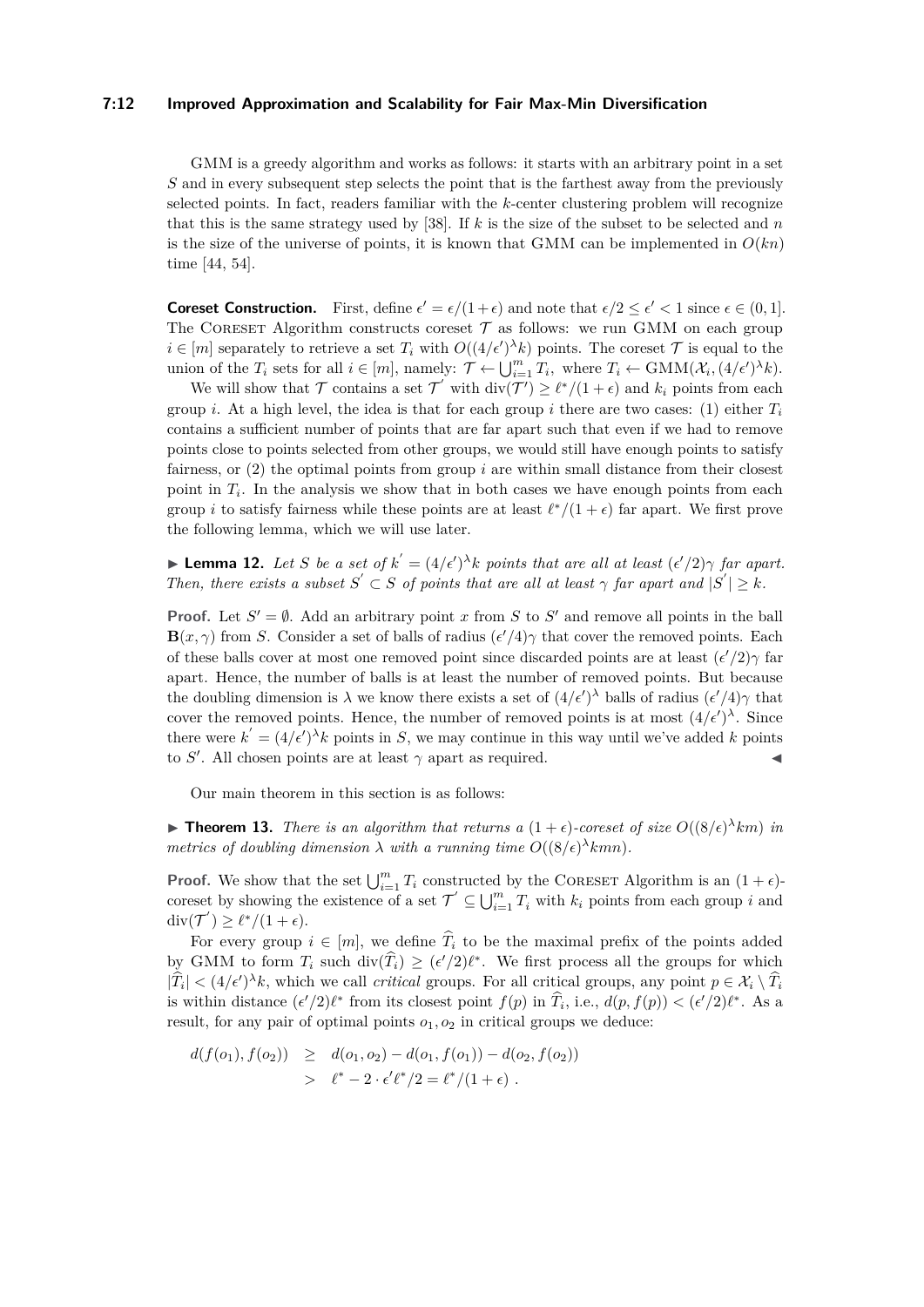We initialize  $\mathcal{T}' = \bigcup_{o \in \bigcup_{i:\text{critical} \mathcal{S}_i^*}} f(o)$  where  $\mathcal{S}_i^*$  is the set of points in an optimal solution belonging to group  $\mathcal{X}_i$ . We now process all *non-critical* groups  $j \in [m]$  in an arbitrary order and remove any point in  $\widehat{T}_j$  that is less than  $\ell^*$  apart from some point in  $\mathcal{T}'$ . Then we argue that in the remaining points there is a set of points  $T'_{j}$  with  $k_{j}$  points that are at least  $\ell^*$  far apart.

By the doubling dimension property and the fact that all the points in  $\hat{T}_i$ are at least  $(\epsilon'/2)\ell^*$  far apart, the removal step described above discards at most  $(4/\epsilon')^{\lambda} \sum_{i:\text{processed groups}} |\mathcal{T}' \cap \mathcal{X}_i|$  points from  $\hat{T}_j$ . Consequently, regardless of the order in which we process the *non-critical* groups, by the time we process  $\hat{T}_j$  for some  $j \in [m]$ , there will be *at least*  $(4/\epsilon')^{\lambda}k - \sum_{i:\text{processed groups}} (4/\epsilon')^{\lambda}k_i \geq (4/\epsilon')^{\lambda}k_j$  points that are at least  $(\epsilon'/2)\ell^*$  apart from each other.

Now by applying Lemma [12](#page-11-0) on the points of  $T'_{j}$ , we conclude that there are at least  $k_{j}$ points within  $\ell^*$  distance from all other points in  $\mathcal{T}'$ . Then this set of points  $T'_j$  can be added to  $\mathcal{T}'$  to satisfy fairness for group *j*. Thus, it holds that  $\text{div}(\mathcal{T}') \geq \ell^*/(1+\epsilon)$  which implies the claimed approximation factor for coreset T. As  $\epsilon' = \epsilon/(1+\epsilon) \geq \epsilon/2$ , we have  $|\mathcal{T}| = O((8/\epsilon)^{\lambda}km)$ . Since we use GMM to obtain T, the running time of the CORESET algorithm is  $O((8/\epsilon)^\lambda kmn)$ .  $\lambda$ *kmn*).

From the coreset  $\mathcal{T}$ , we can obtain a  $(1 + \epsilon)$ -approximation by enumerating over all subsets of  $\mathcal T$  and returning the subset with maximum diversity and perfect fairness. The running time of this algorithm is  $O(2^{O(k)} + nk)$ , when  $m, \lambda$  are constants. In the next section, we describe an algorithm that has a polynomial dependence on *n* and *k*, obtained at the cost of  $(1 - \epsilon)$ -fairness.

# <span id="page-12-0"></span>**4.3**  $(1 + \epsilon)$  **Approx with**  $(1 - \epsilon)$  **Fairness**

In this section, we describe FAIR-EUCLIDEAN (Algorithm [4\)](#page-14-0) which uses  $(1 + \epsilon)$ -coresets described in Section [4.2](#page-10-1) and returns a subset of points with diversity at least  $\ell^*/(1+\epsilon)$  and has  $(1 - \epsilon)k_i$  points from each group  $i \in [m]$ .

First, we discuss Fair-DP (Algorithm [3\)](#page-13-0), which is a dynamic programming subroutine used in Fair-Euclidean. The subroutine will be applied to a collection of *t* disjoint subsets of  $X: \mathcal{C} = \{C_1, C_2, \ldots, C_t\}$ . This collection will be *well-separated* in the sense that for all  $i \neq j$  and  $x \in C_i, y \in C_j$  then  $d(x, y) \geq \gamma$ . Points in the same set can be arbitrarily close together. We design Fair-DP (Algorithm [3\)](#page-13-0): a dynamic programming algorithm to retrieve a set  $\mathcal{F} = \bigcup_{i=1}^m \mathcal{F}_i \subseteq \mathcal{C}$  with  $k_i$  points per group *i* and  $\text{div}(\mathcal{F}) \geq \gamma$  if such a set exists in  $\mathcal{C}$ .

# **Dynamic Programming.** Define the dynamic programming table

 $H \in \{0,1\}^{(k_1+1)\times\ldots\times(k_m+1)\times t}$  indexed from 0. An entry  $H[k'_1, k'_2, \cdots, k'_m, j] \in \{0,1\}$  is 1 iff there is a subset  $\mathcal{F}'$  among the first *j* clusters such that  $|\mathcal{F}' \cap \mathcal{X}_i| \geq k'_i \ \forall i \in [m]$  and div $(\mathcal{F}') \geq \gamma$ .

To compute the entries of  $H$ , we process the clusters in  $\mathcal C$  using some fixed ordering. Note that there is a set  $\mathcal{F}'$  with  $k_i'$  points from each group *i* among the first *j* clusters if there is a subset  $P \subseteq C_j$  with  $\text{div}(P) \ge \gamma$  and  $p'_i$  points from each group *i*; and, among the first  $j - 1$ clusters, there is a set with  $k'_1 - p'_1, k'_2 - p'_2, \cdots k'_i - p'_i \cdots, k'_m - p'_m$  points from each group  $i \in [m]$  that are at least  $\gamma$  far apart (the function *f* in FAIR-DP (Algorithm [3\)](#page-13-0) evaluates where there is such a set  $P$ ). We enumerate over all possible subsets of  $C_i$  to identify the subset *P*.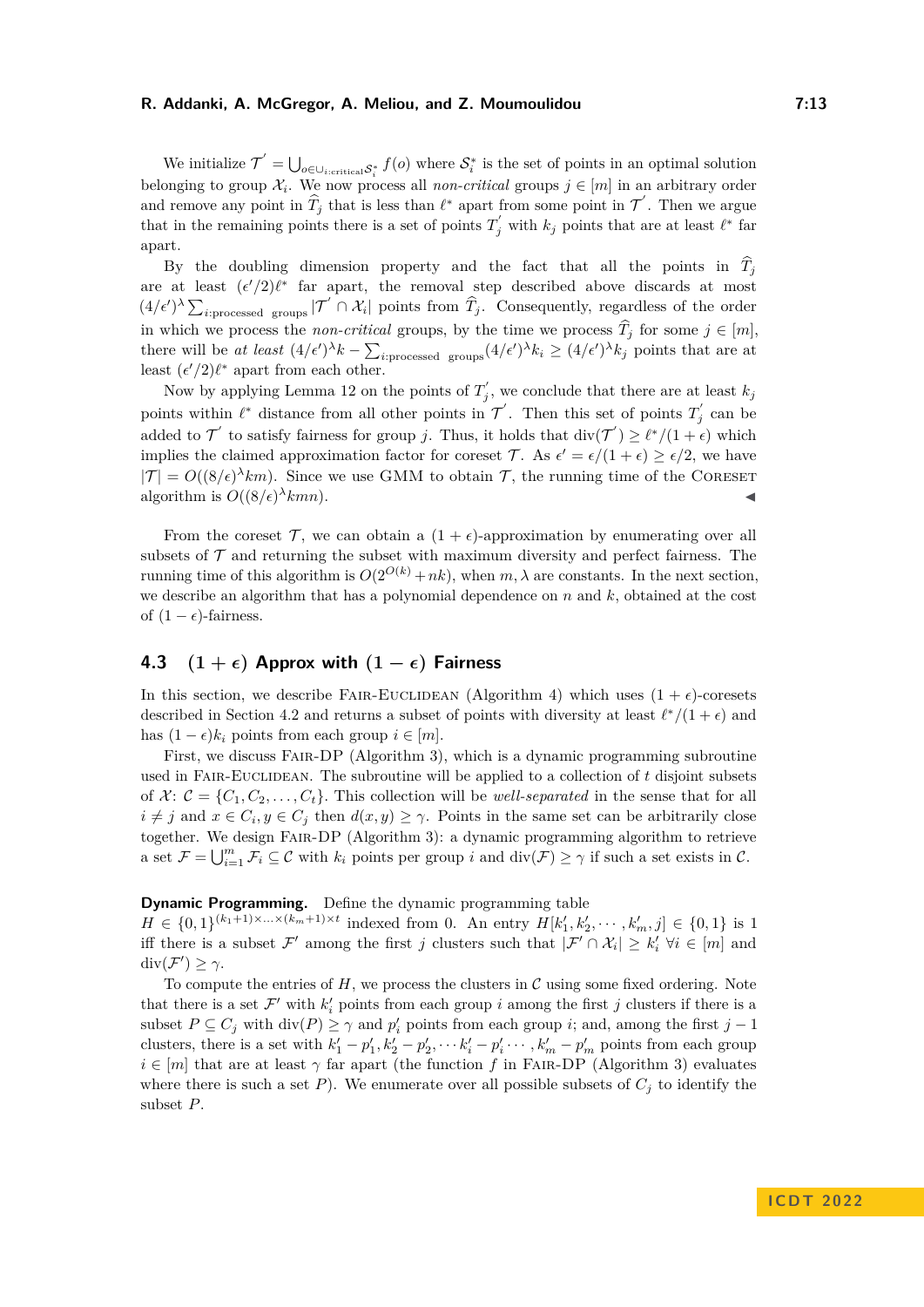#### **7:14 Improved Approximation and Scalability for Fair Max-Min Diversification**

<span id="page-13-0"></span>**Algorithm 3** FAIR-DP: A dynamic programming subroutine. **Input:**  $C_1, C_2, \cdots, C_t$ : Family of disjoint subsets of  $\mathcal{X} = \bigcup_{i=1}^m \mathcal{X}_i$ .  $k_1, \ldots, k_m \in \mathbb{Z}^+$ .  $\gamma \in \mathbb{R}^+$ : A guess of the optimum fair diversity. **Output:**  $k_i$  points in  $\mathcal{X}_i$  for  $i \in [m]$ . 1: Define boolean function  $f(p'_1, \ldots, p'_m, j)$  that evaluates to 1 iff there exists  $P \subseteq C_j$  with  $\text{div}(P) \ge \gamma \text{ and } |P \cap \mathcal{X}_i| = p'_i \text{ for all } i \in [n].$ 2: Initialize  $H \in \{0,1\}^{(k_1+1)\times...,(k_m+1)\times t}$  to 0. 3: Set  $H[p'_1, \ldots, p'_i, \ldots, p'_m, 1] \leftarrow f(p'_1, \ldots, p'_m, 1).$ 4: **for**  $j = 1$  to  $t$  **do** 5: For  $k'_i \in \{0, \dots, k_i\} \ \forall i \in [m]$ , update the entries in *H* as:  $H[k'_1, \cdots, k'_m, j] \leftarrow \bigvee$  $p_i' \leq k_i'$ <br>  $\forall i \in [m]$  $H[k'_1 - p'_1, \cdots, k'_m - p'_m, j - 1]f(p'_1, \ldots, p'_m, j).$ 6: **end for** 7: **return**  $H[k_1, k_2, \cdots, k_m, n]$ .

See Fair-DP (Algorithm [3\)](#page-13-0) for additional details and implementation. For simplicity, the algorithm is written to only determine whether it is possible to pick a subset with diversity *γ* subject to the required fairness constraints. Similar to FAIR-LINE, the algorithm can be easily extended to construct a subset of points for every non-zero entry in *H* by storing a pointer to the choice we made.

<span id="page-13-1"></span>**• Theorem 14.** *If*  $\gamma = \ell^*$ , *then,* FAIR-DP *(Algorithm [3\)](#page-13-0) returns a set* S *that satisfies*  $\text{div}(\mathcal{S}) \geq \ell^*$  and  $|\mathcal{S} \cap \mathcal{X}_i| \geq k_i \ \forall i \in [m]$  and has a running time of  $O(\prod_{i=1}^m (k_i+1)^2 2^R t)$  where  $R = \max\{|C_1|, |C_2|, \cdots, |C_t|\}.$ 

**Proof.** As  $\gamma = \ell^*$ , the optimal set of points satisfy the fairness constraints. From the construction in FAIR-DP, we will return a set  $S$  that has diversity  $\ell^*$ , and achieves perfect fairness.

**Running Time.** Consider a value  $j \in [t]$ . There are  $\prod_{i=1}^{m} (k_i + 1)$  entries in the table *H* corresponding to this value of *j*. For every  $k'_i \in \{0, 1, \dots k_i\}$  and every subset  $R \subseteq C_j$ where  $|R \cap \mathcal{X}_i| = p'_i \; \forall i \in [m]$ , we check if there is a valid subset of points satisfying fairness constraints using the condition mentioned in FAIR-DP. Since there at most  $\prod_{i=1}^{m} (k_i + 1)$  ways to enumerate the  $p'_i$  values (because  $p'_i \leq k'_i$ ), the total time to compute entries corresponding to this *j* value is  $O(\prod_{i=1}^{m} (k_i + 1)^2 2^R)$ . Therefore, to compute all the entries in *H* we need  $O(\prod_{i=1}^{m}(k_i+1)^2)$  $R_t$ ) time.

Now, we describe a  $1 + \epsilon$  approximation algorithm for Euclidean metrics called FAIR-EUCLIDEAN that achieves  $1 - \epsilon$  fairness.

**Overview of Fair-Euclidean.** As part of the input, we construct a  $(1+\epsilon)$ -coreset  $\mathcal{T} = \bigcup_{i=1}^m T_i$ of size  $O((8/\epsilon)^\lambda km)$  using the CORESET algorithm described in Section [4.2.](#page-10-1) We further assume a guess  $\gamma$  for the optimal diversity score  $\ell^*$ . Note that the coreset  $\mathcal T$  is only constructed once and used for different guesses of *ℓ* ∗ .

For a fixed guess  $\gamma$ , for every group  $i \in [m]$ , we select a maximal prefix of points  $\widehat{T}_i \subset T_i$ that are at least  $\epsilon \gamma/4$  far apart and define  $\hat{\mathcal{T}} = \bigcup_{i=1}^m \hat{T}_i$ . Our main idea is to partition  $\hat{\mathcal{T}}$ and obtain a collection of sets  $\mathcal{C} = \{C_1, C_2, \cdots, C_t\}$  separated by at least  $\gamma$  distance; thus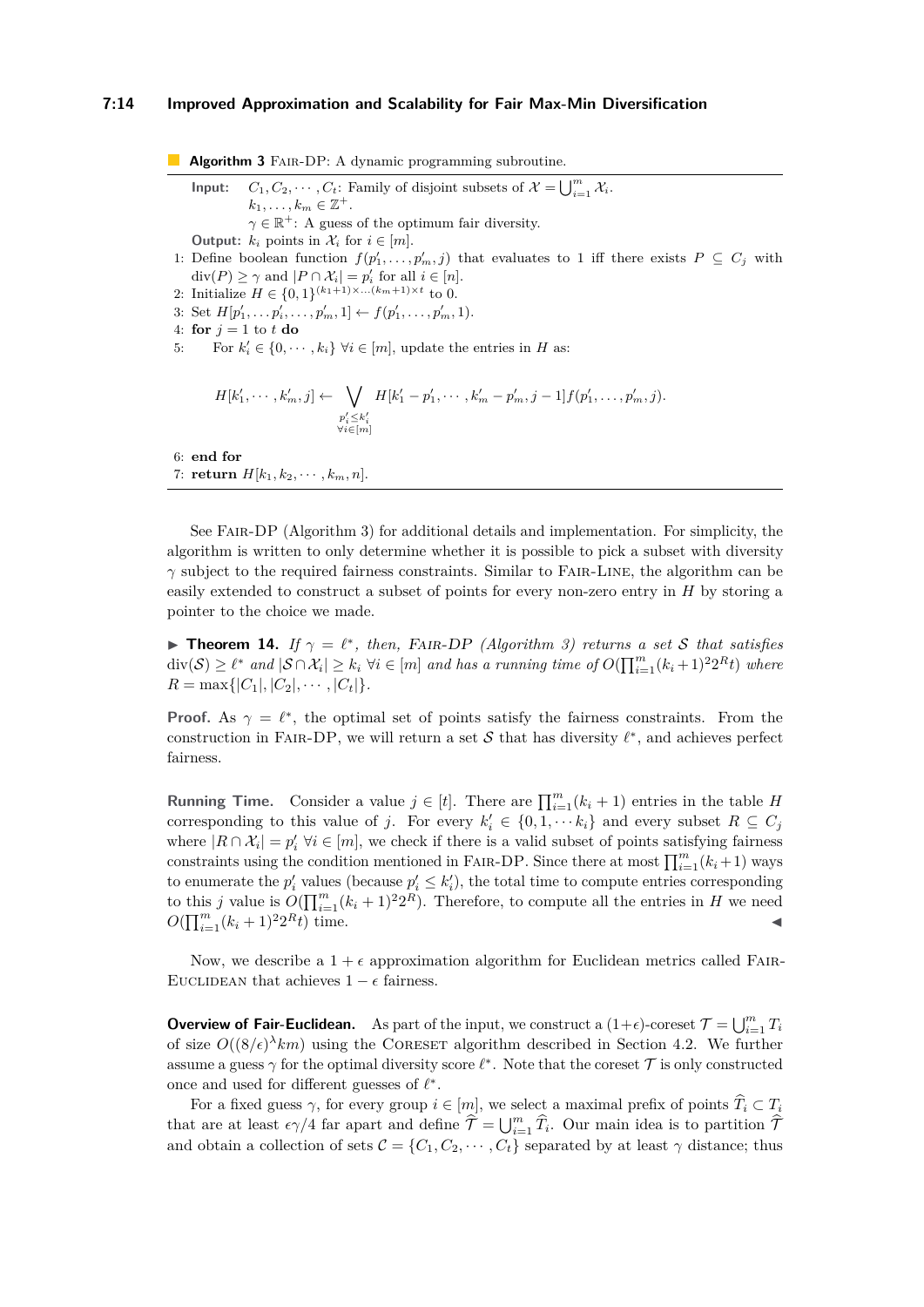<span id="page-14-0"></span>**Algorithm 4** FAIR-EUCLIDEAN: A bi-criteria algorithm. **Input:**  $\mathcal{X} = \bigcup_{i=1}^{m} \mathcal{X}_i$ : points in  $\mathbb{R}^D$  with doubling dimension  $\lambda$ .  $k_1, \ldots, k_m \in \mathbb{Z}^+$ .  $\mathcal{T} = \bigcup_{i=1}^{m} T_i$ : A coreset for fair Max-Min.  $\gamma \in \mathbb{R}^+$ : A guess of the optimum fair diversity.  $\epsilon \in [0,1]$ : approximation error parameter. **Output:**  $k_i$  points in  $\mathcal{X}_i$  for  $i \in [m]$ . 1:  $\widehat{T}_i \leftarrow$  a maximal prefix of points in  $T_i$  such that div( $\widehat{T}_i$ )  $\geq \epsilon \gamma/4$ . 2:  $p \leftarrow$  a point selected uniformly at random from  $[0, W]^D$ , where  $W = 2mD\gamma/\epsilon$ . 3: Construct axis-aligned cubes  $C = \{C_1, C_2, \cdots, C_t\}$  of side length *W* using *p* as one of the corners. 4: In each cube  $C_i$ , remove all the points that are within a distance of  $\gamma/2$  from one of the boundaries.

5: **return**  $S \leftarrow \text{FAIR-DP}(C_1, \cdots, C_t, (1-\epsilon)k_1, \cdots (1-\epsilon)k_m, \gamma).$ 

any pair of points  $x \in C_i$  and  $y \in C_j$ ,  $\forall i, j$  such that  $i \neq j$ , is separated by distance at least  $\gamma$ . Then, we use FAIR-DP on these sets  $C_1, C_2, \cdots, C_t$ , and recover a solution S with diversity *γ*.

To this end, we partition the points in  $\hat{\mathcal{T}}$  into axis-aligned *cubes*  $\mathcal{C} = \{C_1, C_2, \dots, C_t\}$ of length  $W = 2mD\gamma/\epsilon$  as follows: we select a point *p* uniformly at random from  $[0, W]^D$ . Using *p* as one of the corners, we form axis-aligned cubes of length *W* until every point in X is in one of the cubes. Then, from every cube  $C_i \forall i \in [t]$  we remove every point of  $\overline{T}$ that is within a distance of  $\gamma/2$  from one of its boundaries. Notice that any point that was not removed from a cube is at least  $\gamma$  far apart from any other point in a different cube. However, points within the same cube can be arbitrarily close. It is now easy to see that we can use FAIR-DP (Algorithm [3\)](#page-13-0) on  $\mathcal C$  to retrieve a sufficient number of points from each group in [*m*]. In the analysis below, we show that with probability at least 1*/*2, we are able to find at least  $(1 - \epsilon)k_i$  points from each group  $i \in [m]$  that are all  $\gamma$  far apart.

**Analysis.** Let  $S^* = \bigcup_{i=1}^m S_i^* \subset T$  denote the optimal solution for FAIR MAX-MIN on the coreset  $\mathcal{T} = \bigcup_{i=1}^m T_i$  with  $\text{div}(\mathcal{S}^*) \geq \ell^*/(1+\epsilon)$ . Note that the optimal solution in  $\mathcal T$  is some subset in  $\hat{\mathcal{T}}$  (see Theorem [13\)](#page-11-1).

As a first step, we bound the number of optimal points  $\mathcal{S}_i^*$  from a group  $i \in [m]$  that are removed by FAIR-EUCLIDEAN because they are within a distance of  $\gamma/2$  from one of the boundaries of a cube.

 $\blacktriangleright$  **Lemma 15.** Pr[∀*i* ∈ [*m*] :  $|\bigcup_{j \in [t]} C_j \cap S_i^*| \geq (1 - \epsilon)k_i] \geq 1/2$ *.* 

**Proof.** Let  $T'_{i} = \bigcup_{j \in [t]} C_j \cap \widehat{T}_i$  be the remaining points in  $\widehat{T}_i$  that are not close to the boundaries of any cube. Note that the FAIR-EUCLIDEAN algorithm *succeeds* if after the removal step there are least  $(1 - \epsilon)k_i$  optimal points from each group *i* that can be selected by Fair-DP at the final step of the algorithm while it *fails* otherwise. Below, we show that the probability it *succeeds* is at least 1*/*2.

We compute the probability that a point  $q \in \hat{T}_i$  is not removed by FAIR-EUCLIDEAN, i.e.,  $q \in T_i'$ . It is removed if it lies within a distance of  $\gamma/2$  from its boundaries in each dimension. Therefore, for *q* to remain in  $T_i'$ , the point *p* selected randomly from  $[0, W]^D$  must not fall within a range of total length  $\gamma$ , in each dimension, which gives us:

$$
\Pr[q \notin T'_i] = 1 - \Pr[q \in T'_i] = 1 - \left(\frac{W - \gamma}{W}\right)^D \le \gamma D/W = \epsilon/2m.
$$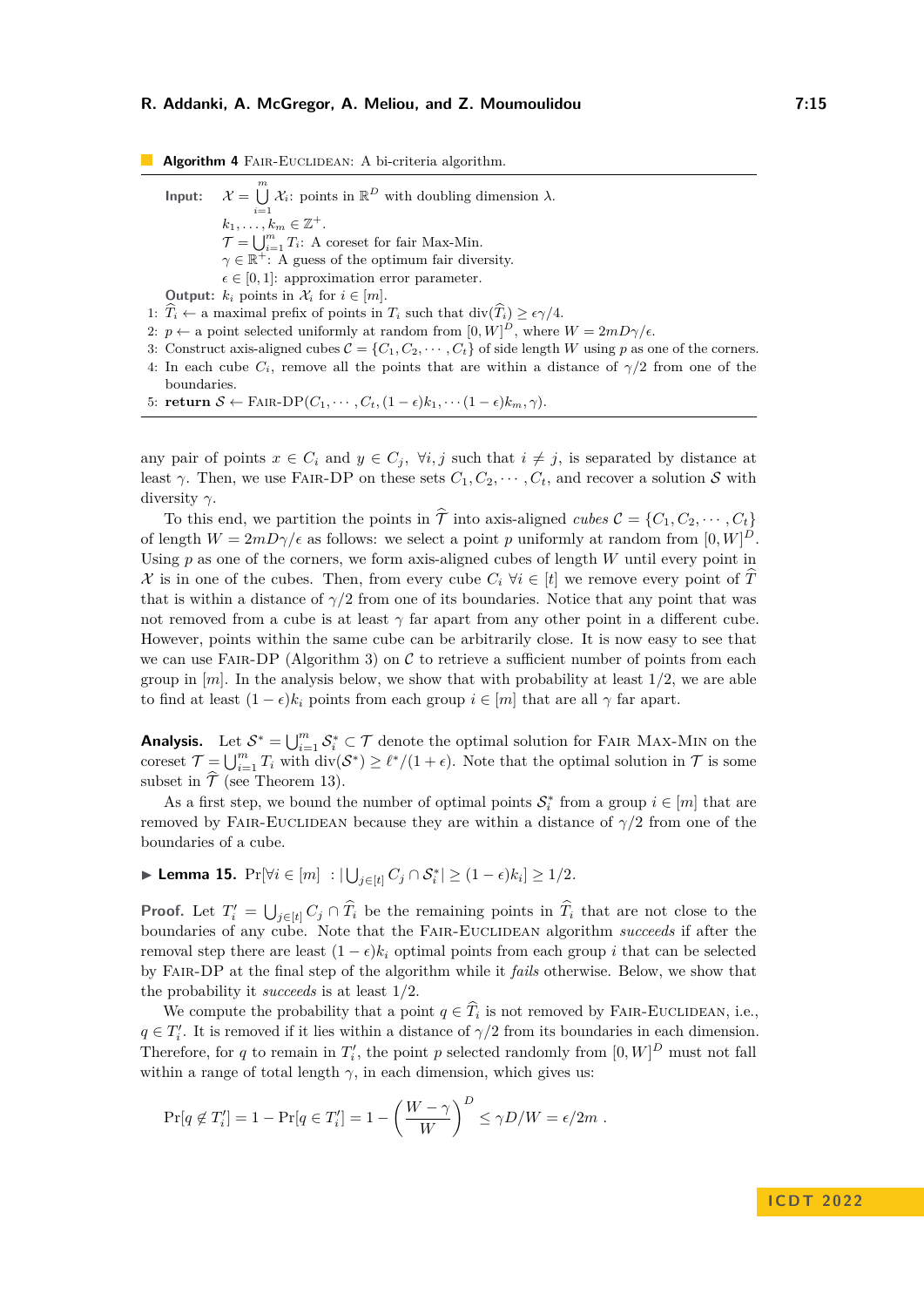#### **7:16 Improved Approximation and Scalability for Fair Max-Min Diversification**

Fix a specific optimum solution. Define  $A_i$  be the number of points removed from this solution that are in group *i*. By Markov's inequality,  $Pr[A_i \ge k_i \epsilon] \le \frac{\mathbf{E}[A_i]}{k_i \epsilon} \le \frac{k_i \epsilon/(2m)}{k_i \epsilon} = \frac{1}{2m}$ .

Taking union bound over all groups  $i \in [m]$ , we can bound the probability of discarding more than  $k_i \epsilon$  points from some group  $i$ ,  $Pr[\exists i \in [m] : A_i \ge k_i \epsilon] \le \sum_{i=1}^m Pr[A_i \ge k_i \epsilon] < 1/2$ , and the lemma follows.

FAIR-DP depends exponentially on the number of points remaining in each cube (see Theorem [14\)](#page-13-1). Now, we show that the total number of points remaining in each cube does not depend on *n* or *k*, and depends only on  $m, D, \epsilon$ .

# <span id="page-15-0"></span>▶ Lemma 16.  $|C_j|$   $\leq m \cdot (8mD^{3/2}/\epsilon^2)$ <sup> $\lambda$ </sup> for all  $j \in [t]$ *.*

**Proof.** Consider all points in  $C_j$  that belong to group *i*, i.e.,  $C_j \cap T_i$ . From the construction of  $\widehat{T}_i \subseteq \mathcal{T}$ , we have that every pair of points of the same group is separated by a distance at least  $\epsilon \gamma/4$ . Therefore, each point can be represented by a ball of radius  $\epsilon \gamma/8$ , and we want to count the maximum number of non-overlapping balls that can be packed inside the cube  $C_j$ . Observe that the length of the diagonal of  $C_j$  is  $W \sqrt{D}$ , and the cube lies entirely in the ball of radius  $W\sqrt{D/2}$  with center at the middle of the diagonal. We call this *cube ball*. As Euclidean metrics are doubling metrics, we can cover the *cube ball* with overlapping balls of radius  $\epsilon \gamma/8$  and the number of the balls required is  $\left(\frac{W\sqrt{D}/2}{\epsilon \gamma/8}\right)$  $\left(\frac{\sqrt{D}/2}{\epsilon \gamma/8}\right)^{\lambda}$ , where  $\lambda = O(D)$  is the doubling dimension of R *D*.

We can observe that the total volume occupied by the overlapping balls is at least the volume occupied by the non-overlapping balls corresponding to the points and having the same radius. Therefore, we can upper bound the number of points using the total number of non-overlapping balls used to cover the *cube ball*. As there are *m* groups, we have that the total number of the points in  $C_j$  is:  $|C_j| \leq m \cdot \left(\frac{W\sqrt{D}/2}{\epsilon \sqrt{8}}\right)$  $\left(\frac{\sqrt{D}/2}{\epsilon\gamma/8}\right)^{\lambda} = m \cdot \left(8mD^{3/2}/\epsilon^2\right)^{\lambda}.$ 

We showed that for a fixed guess  $\gamma$ , the *success* probability of FAIR-EUCLIDEAN is  $\geq 1/2$ . Note that the only randomization used by FAIR-EUCLIDEAN is in selecting p. In order to increase the probability of success to  $1 - \delta$  for some small  $\delta \in (0, 1)$ , we repeatedly select *η* points uniformly at random from  $[0, W]^D$  as the corners. For each corner, we obtain a solution using FAIR-EUCLIDEAN, and we output the solution with the biggest diversity which also satisfies the fairness constraints with a loss of  $(1 - \epsilon)$  multiplicative factor. The value of *η* = log(1/ $\delta$ ) is selected such that the failure probability is  $(1/2)^{\eta} < \delta$ .

Note that the construction of the coreset  $\mathcal T$  allows us to reduce the number of guesses on  $\ell^*$  from  $O(n^2)$  to  $O(|\mathcal{T}|^2) = O((8/\epsilon)^{2\lambda} k^2 m^2)$ , which are all the pairwise distances in  $\mathcal{T}$ . Further, the number of clusters (i.e., cubes) in FAIR-EUCLIDEAN is upper bounded by the size of the coreset  $\mathcal{T}$ , which does not depend on  $n$ . The running time of FAIR-EUCLIDEAN depends on the running time to construct the coreset, which is  $O((8/\epsilon)^{\lambda}kmn)$ , and the running time of FAIR-DP (Algorithm [3\)](#page-13-0) on the cubes  $C$ . Since the number of points in each cube is  $O(m \cdot (8mD^{3/2}/\epsilon^2)^{\lambda})$ , we conclude with the following theorem:

 $▶$  **Theorem 17.** *If*  $γ ≥ l<sup>*</sup>/(1 + ε)$ *,* FAIR-EUCLIDEAN Algorithm returns a set S such that  $\text{div}(\mathcal{S}) \geq \ell^*/(1+\epsilon)$  and  $|\mathcal{S} \cap \mathcal{X}_i| \geq k_i(1-\epsilon)$   $\forall i \in [m]$  with probability at least  $1-\delta$ *. The running time of the algorithm is:*

$$
O(n \cdot (8/\epsilon)^{\lambda} km + \prod_{i=1}^{m} (k_i+1)^2 2^{m(8mD^{3/2}/\epsilon^2)^{\lambda}} (8/\epsilon)^{\lambda} km \log |\mathcal{T}| \log(1/\delta)).
$$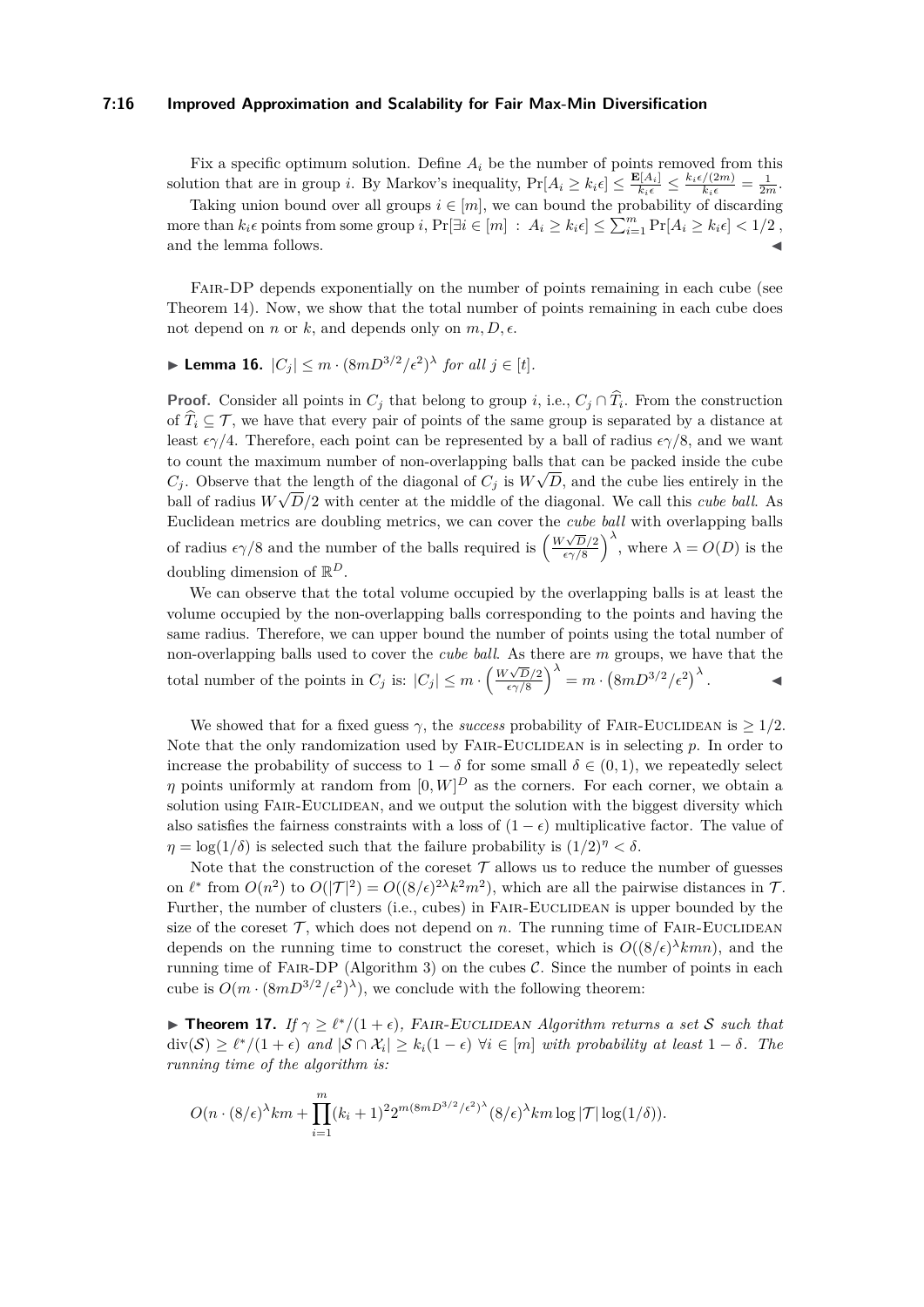**Proof.** The running time of FAIR-EUCLIDEAN (Algorithm [4\)](#page-14-0) depends on: (1) the running time of constructing the coreset  $\mathcal T$  which is  $O(nkm(8/\epsilon)^{\lambda})$ , where  $\lambda$  is the doubling dimension, and (2) the running time of Fair-DP (Algorithm [3\)](#page-13-0) on the clusters for every guess *γ*.

From Theorem [14,](#page-13-1) we know that FAIR-DP has a running time of  $O(\prod_{i=1}^{m} (k_i + 1)^2 2^R t)$ , where *t* is the number of clusters and *R* is the maximum size across all *t* clusters. We upper bound the number of clusters by the coreset size. So,  $t = O((8/\epsilon)^{\lambda}km)$ . From Lemma [16,](#page-15-0) we have  $R = O(m(8mD^{3/2}/\epsilon^2)^{\lambda})$ . Combining all the above, the final running time is:

$$
O((8/\epsilon)^{\lambda}kmn + \log |\mathcal{T}| \log(1/\delta) \prod_{i=1}^{m} (k_i+1)^2 2^{m(8mD^{3/2}/\epsilon^2)^{\lambda}} (8/\epsilon)^{\lambda} km).
$$

We can observe that the running time depends doubly exponentially on the doubling dimension, which is not uncommon for diversity maximization in doubling dimension metrics [\[17,](#page-18-12) [19\]](#page-18-9).

# **5 Scalable Implementations**

## <span id="page-16-0"></span>**5.1 Data Stream Algorithms**

In this section, we present single pass data stream algorithms that obtain the same approximation guarantees as that of sequential algorithms, while using low space. Missing details from this section are presented in the extended version of the paper [\[3\]](#page-18-17).

## **5.1.1 Extending Previous Algorithms**

First, we describe an algorithm called *τ* -GMM that processes points sequentially, and includes a point in the solution if it is at least the threshold  $\tau$  apart from every point in the current solution set. The set of points returned by *τ* -GMM are all separated by a distance of at least  $\tau$ . If  $m = 1$ , then, we can set  $\tau = \ell^*/2$  (using guessing for  $\ell^*$ ), and  $\tau$ -GMM returns a solution set that is also a 2-approximation for the Fair Max-Min problem [\[27\]](#page-19-23). *τ* -GMM allows us to extend it to data streaming setting, unlike the GMM algorithm which requires identifying the maximum distance point in each iteration.

Using  $\tau$ -GMM with  $\tau = \ell^*/2$ , we can obtain a 5-coreset for general metrics [\[46\]](#page-20-4), and  $(1+\epsilon)$ -coreset for Euclidean metrics (Section [4.2\)](#page-10-1). Then, on the coreset, we use the randomized rounding algorithm from Section [3.2](#page-5-0) and return the solution. This approach gives us the following guarantees:

▶ **Corollary 18.** *There is a*  $O(\epsilon^{-1}km \log n)$ *-space data stream algorithm that returns a* 30(1 +  $\epsilon$ )*-approximation with* (1 –  $\epsilon$ )*-fairness for general metrics. For Euclidean metrics, there is a*  $O((8/\epsilon)^{\lambda}km\epsilon^{-1}\log n)$  *space data stream algorithm that returns a* 1+ $\epsilon$ -approximation *with*  $(1 - \epsilon)$ -fairness where  $\lambda$  *is the doubling dimension of*  $\mathcal{X} \subset \mathbb{R}^D$ .

## **5.1.2 Improved Result for** *m* **= 2**

In [\[46\]](#page-20-4), the authors describe an algorithm called Fair-Swap which returns a 4-approximation to the FAIR MAX-MIN problem when the number of groups is  $m = 2$ . The algorithm can be directly extended to a 2-pass streaming algorithm using  $O(k)$  space with the same 4-approximation guarantee. Building upon their work, and using new ideas we obtain a *single pass* algorithm FAIR-STREAM-2GROUPS which uses  $O(k)$  space, and obtains 4-approximation to the Fair Max-Min problem.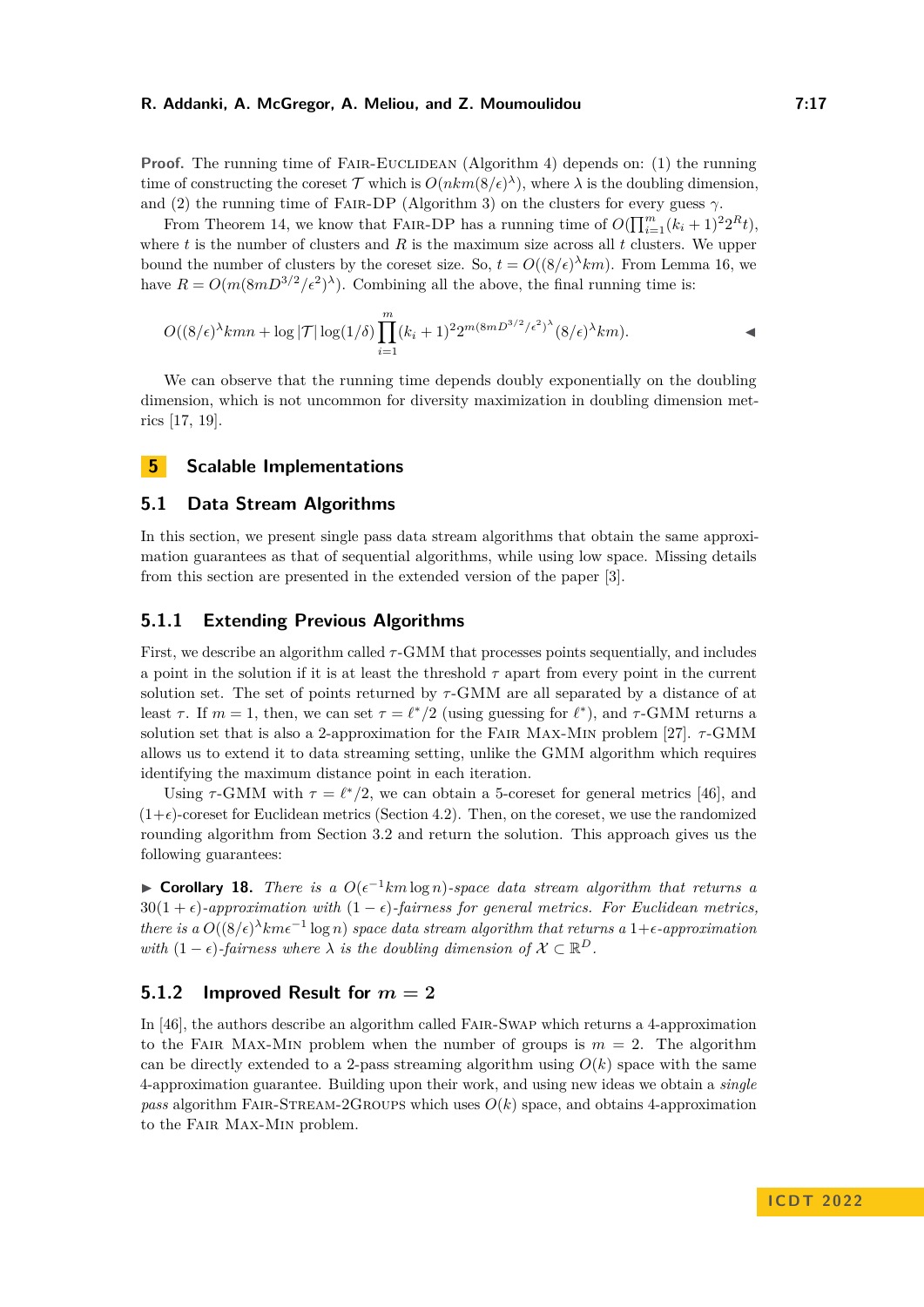#### **7:18 Improved Approximation and Scalability for Fair Max-Min Diversification**

The algorithm maintains 3 sets  $S, S_1, S_2$  using  $\tau$ -GMM for all of them. In *S*, we include points in a group-agnostic way (similar to Fair-Swap) ignoring the fairness constraints. In *S*1, we include points only of group 1, and in *S*2, we include points only of group 2. By setting  $\tau = \ell^*/2$  we maintain the sets *S*,  $S_1$  and  $S_2$  such that all points are at least  $\ell^*/2$ distance apart in every one of them.

Without loss of generality, suppose  $\mathcal{X}_1$  satisfies  $|S \cap \mathcal{X}_1| < k_1$ . Our algorithm proceeds by identifying  $k_1 - |S \cap \mathcal{X}_1|$  additional points from  $S_1$  denoted by  $Z_1$  by running  $\tau$ -GMM with  $\tau = \ell^*/4$ . This ensures that the final set of points from group 1, i.e.,  $(S \cap \mathcal{X}_1) \cup Z_1$  are  $\ell^*/4$ apart. By discarding the nearest neighbors of newly added points (i.e.,  $Z_1$ ), in  $S \cap X_2$ , we argue that our algorithm obtains a 4-approximation. We obtain the following guarantees:

▶ **Theorem 19.** *There is a one-pass streaming algorithm that returns a*  $4(1+\epsilon)$ *-approximation for* FAIR MAX-MIN problem using  $O(k\epsilon^{-1} \log n)$  space.

#### <span id="page-17-0"></span>**5.2 Composable Coresets**

In this section, we design *composable* coresets for Fair Max-Min. We assume the points X are partitioned into L disjoint sets. We discuss an algorithm for constructing  $(1 + \epsilon)$ composable coresets for Euclidean metrics, and discuss extensions. Missing details are presented in the extended version of the paper [\[3\]](#page-18-17).

## **5.2.1 Constructing**  $(1 + \epsilon)$ -composable coresets

We assume the universe of points  $\mathcal X$  is partitioned into a collection of  $L$  disjoint sets  $\mathcal{Y}_1, \mathcal{Y}_2, \cdots, \mathcal{Y}_L$ . As in Section [4.2,](#page-10-1) we define an  $\epsilon' > 0$  value such that  $(1 - \epsilon') = 1/(1 + \epsilon)$ . We generalize the approach for constructing the coreset  $\mathcal{T}$  as follows: let  $\mathcal{Y}_j^i$  denote the points of group *i* present in  $\mathcal{Y}_j$  for  $i \in [m]$  and  $j \in [L]$ . Then on each partition *j* and group *i*, we run GMM to retrieve a diverse set  $T_i^j$  with  $O((4/\epsilon')^{\lambda}k)$ , or equivalently  $O((8/\epsilon)^{\lambda}k)$  points since  $\epsilon' \geq \epsilon/2$ . The coreset  $\mathcal T$  is defined as:

1. For  $j \in [L]$ , construct  $T_j: T_j \leftarrow \bigcup_{i=1}^m T_j^i$ , where  $T_j^i \leftarrow \text{GMM}(\mathcal{Y}_j^i, (4/\epsilon')^{\lambda} k)$ 2.  $\mathcal{T} \leftarrow \bigcup^{L}$  $\bigcup_{j=1}$   $T_j$ 

We obtain the following theorem:

**Figure 10.** T is a  $(1+\epsilon)$ -composable coreset for fair Max-Min diversification of size  $O((8/\epsilon)^{\lambda}kmL)$  *in metrics of doubling dimension*  $\lambda$  *that can be obtained in*  $O((8/\epsilon)^{\lambda}kmnL)$ *time.*

For general metrics, using a similar approach, we obtain a 5-composable coreset by extending a recent construction of 5-coreset for the sequential setting [\[46\]](#page-20-4). In the extended version of the paper, we also discuss two-pass distributed algorithms for constructing *α*composable coresets for Euclidean ( $\alpha = 1 + \epsilon$ ) and general metrics ( $\alpha = 5$ ).

## **6 Conclusion**

In this paper, we presented new approximation algorithms that substantially improve upon currently known results for the Fair Max-Min problem both in general and Euclidean metric spaces. There are several interesting directions for future work, including obtaining a 2-approximation for the problem in general metrics or improving the hardness result.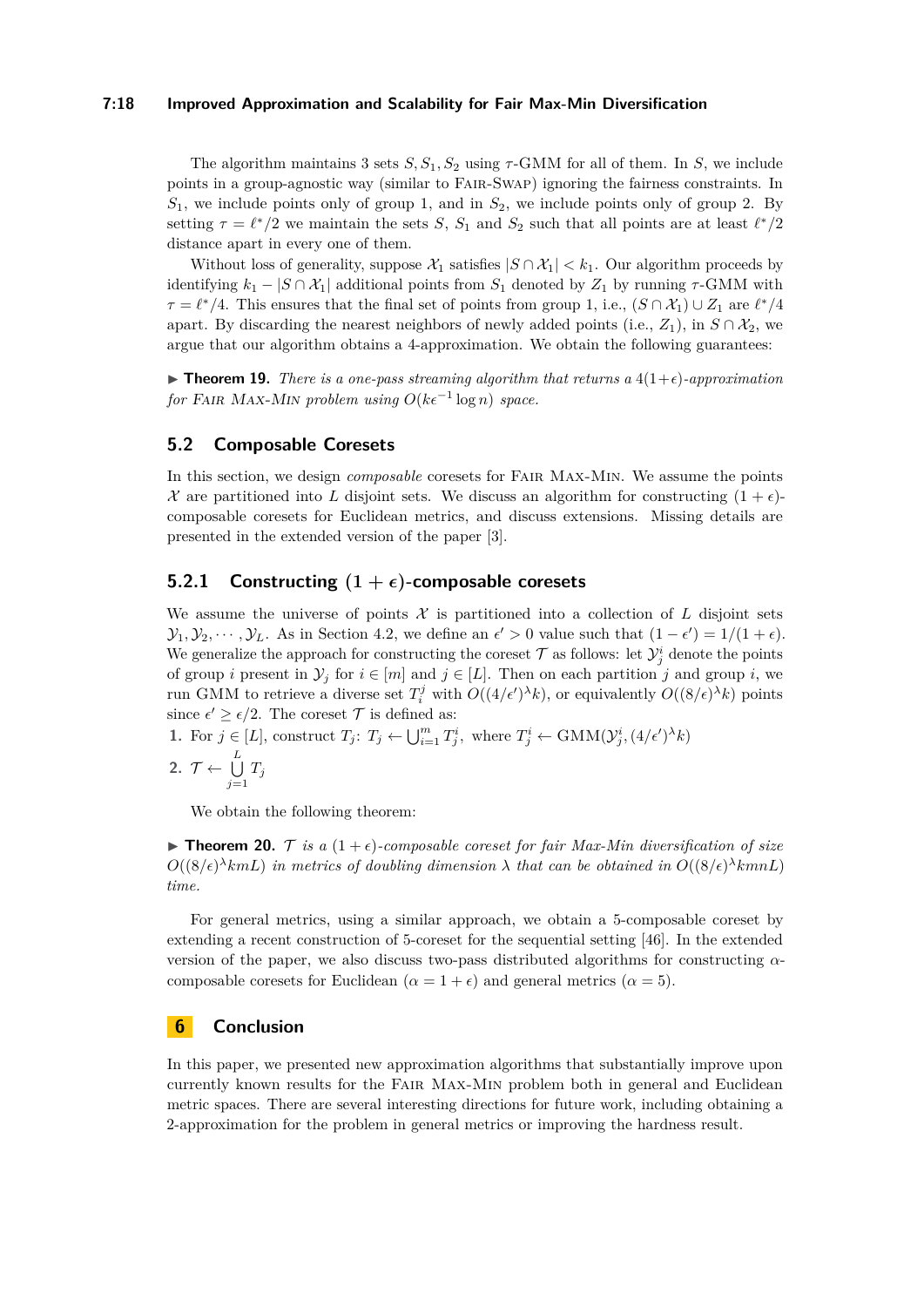Another direction is to generalize the fairness constraints to arbitrary matroid constraints (the fairness constraints considered in this paper can be expressed via the special case of a partition matroid). While there are results known for related diversity maximization problems under matroid constraints [\[2,](#page-18-3) [12,](#page-18-6) [15\]](#page-18-4), to the best of our knowledge, there are currently no results for Max-Min diversification.

#### **References**

- <span id="page-18-1"></span>**1** Sofiane Abbar, Sihem Amer-Yahia, Piotr Indyk, Sepideh Mahabadi, and Kasturi R Varadarajan. Diverse near neighbor problem. In *Proceedings of the twenty-ninth annual symposium on Computational geometry*, pages 207–214, 2013.
- <span id="page-18-3"></span>**2** Zeinab Abbassi, Vahab S. Mirrokni, and Mayur Thakur. Diversity maximization under matroid constraints. In *KDD '13*, pages 32–40, 2013.
- <span id="page-18-17"></span>**3** Raghavendra Addanki, Andrew McGregor, Alexandra Meliou, and Zafeiria Moumoulidou. Improved approximation and scalability for fair max-min diversification, 2022. [arXiv:2201.](http://arxiv.org/abs/2201.06678) [06678](http://arxiv.org/abs/2201.06678).
- <span id="page-18-15"></span>**4** P. Agarwal, Sariel Har-Peled, and Kasturi R. Varadarajan. Geometric approximation via coresets, 2007.
- <span id="page-18-16"></span>**5** Pankaj K. Agarwal, Graham Cormode, Zengfeng Huang, Jeff Phillips, Zhewei Wei, and Ke Yi. Mergeable summaries. In *PODS '12*, pages 23–34, 2012.
- <span id="page-18-0"></span>**6** Pankaj K. Agarwal, Stavros Sintos, and Alex Steiger. Efficient indexes for diverse top-k range queries. In *PODS '20*, pages 213–227, 2020.
- <span id="page-18-7"></span>**7** Sepideh Aghamolaei, Majid Farhadi, and Hamid Zarrabi-Zadeh. Diversity maximization via composable coresets. In *CCCG*, 2015.
- <span id="page-18-2"></span>**8** Albert Angel and Nick Koudas. Efficient diversity-aware search. In *SIGMOD '11*, pages 781–792, 2011.
- <span id="page-18-18"></span>**9** Sanjeev Arora, Carsten Lund, Rajeev Motwani, Madhu Sudan, and Mario Szegedy. Proof verification and the hardness of approximation problems. *J. ACM*, 45(3):501–555, May 1998.
- <span id="page-18-14"></span>**10** Patrice Assouad. Plongements lipschitziens dans R *n* . *Bulletin de la Société Mathématique de France*, 111:429–448, 1983.
- <span id="page-18-11"></span>**11** Suman Bera, Deeparnab Chakrabarty, Nicolas Flores, and Maryam Negahbani. Fair algorithms for clustering. *Advances in Neural Information Processing Systems*, 32:4954–4965, 2019.
- <span id="page-18-6"></span>**12** Aditya Bhaskara, Mehrdad Ghadiri, Vahab Mirrokni, and Ola Svensson. Linear relaxations for finding diverse elements in metric spaces. In *NIPS'16*, pages 4105–4113, 2016.
- <span id="page-18-8"></span>**13** Michele Borassi, Alessandro Epasto, Silvio Lattanzi, Sergei Vassilvitskii, and Morteza Zadimoghaddam. Better sliding window algorithms to maximize subadditive and diversity objectives. In *PODS '19*, pages 254–268, 2019.
- <span id="page-18-10"></span>**14** Allan Borodin, Aadhar Jain, Hyun Chul Lee, and Yuli Ye. Max-sum diversification, monotone submodular functions, and dynamic updates. *ACM Trans. Algorithms*, 2017.
- <span id="page-18-4"></span>**15** Allan Borodin, Hyun Chul Lee, and Yuli Ye. Max-sum diversification, monotone submodular functions and dynamic updates. In *PODS '12*, pages 155–166, 2012.
- <span id="page-18-5"></span>**16** Jaime Carbonell and Jade Goldstein. The use of mmr, diversity-based reranking for reordering documents and producing summaries. In *SIGIR '98*, pages 335–336, 1998.
- <span id="page-18-12"></span>**17** Matteo Ceccarello, Andrea Pietracaprina, and Geppino Pucci. Fast coreset-based diversity maximization under matroid constraints. In *WSDM '18*, pages 81–89, 2018.
- <span id="page-18-13"></span>**18** Matteo Ceccarello, Andrea Pietracaprina, and Geppino Pucci. A general coreset-based approach to diversity maximization under matroid constraints. *ACM Trans. Knowl. Discov. Data*, 2020.
- <span id="page-18-9"></span>**19** Matteo Ceccarello, Andrea Pietracaprina, Geppino Pucci, and Eli Upfal. Mapreduce and streaming algorithms for diversity maximization in metric spaces of bounded doubling dimension. *Proc. VLDB Endow.*, pages 469–480, 2017.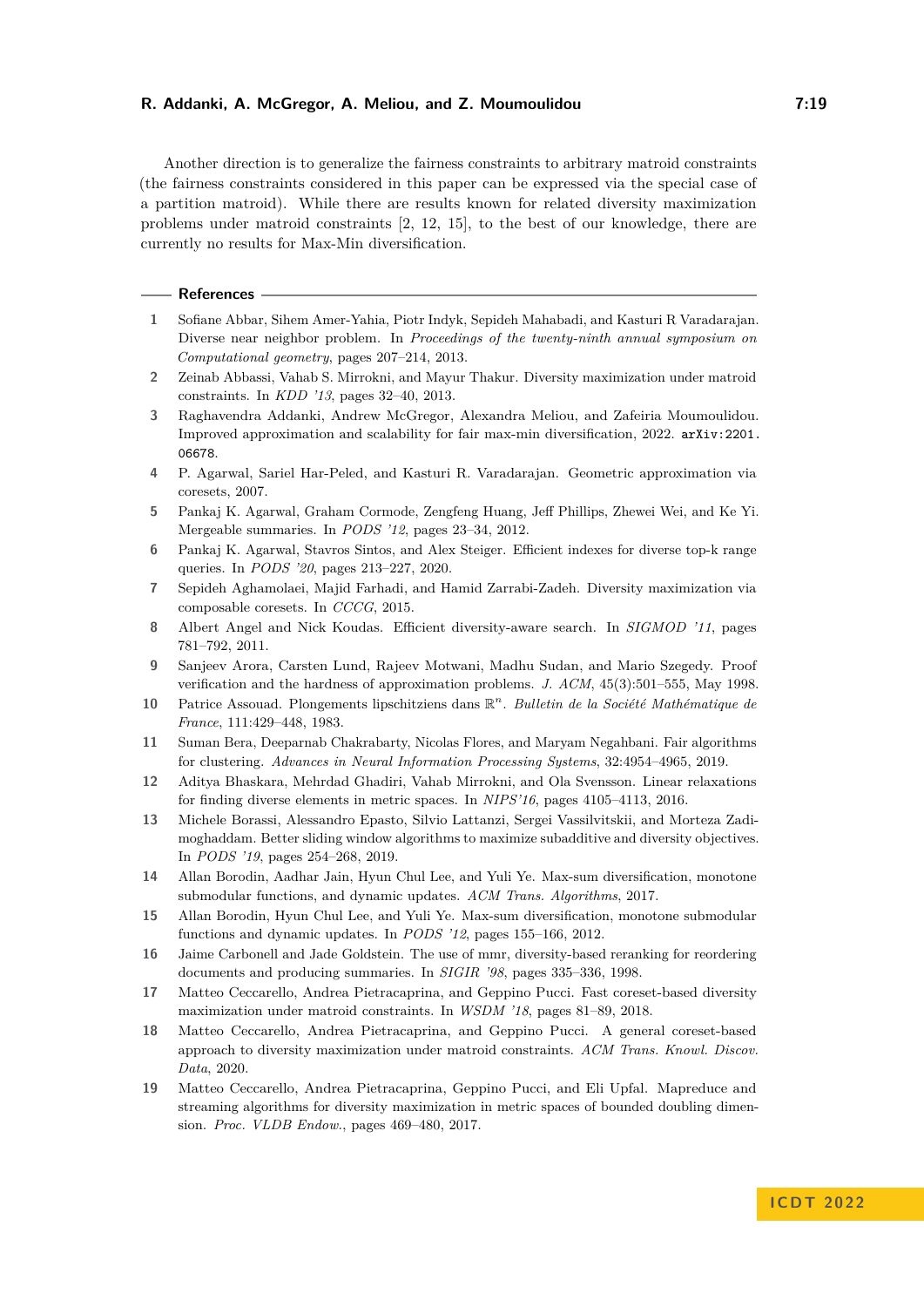## **7:20 Improved Approximation and Scalability for Fair Max-Min Diversification**

- <span id="page-19-11"></span>**20** Elisa Celis, Vijay Keswani, Damian Straszak, Amit Deshpande, Tarun Kathuria, and Nisheeth Vishnoi. Fair and diverse DPP-based data summarization. In *ICML '2018*, pages 716–725, 2018.
- <span id="page-19-12"></span>**21** L. Elisa Celis, Damian Straszak, and Nisheeth K. Vishnoi. Ranking with fairness constraints. In *ICALP*, 2017.
- <span id="page-19-10"></span>**22** Alfonso Cevallos, Friedrich Eisenbrand, and Rico Zenklusen. Local search for max-sum diversification. In *SODA '17*, pages 130–142, 2017.
- <span id="page-19-0"></span>**23** Barun Chandra and Magnús M Halldórsson. Approximation algorithms for dispersion problems. *J. Algorithms*, pages 438–465, 2001.
- <span id="page-19-13"></span>**24** Flavio Chierichetti, Ravi Kumar, Silvio Lattanzi, and Sergei Vassilvitskii. Fair clustering through fairlets. In *NIPS*, 2017.
- <span id="page-19-14"></span>**25** Ashish Chiplunkar, Sagar Kale, and Sivaramakrishnan Natarajan Ramamoorthy. How to solve fair k-center in massive data models. In *ICML 2020*, pages 1877–1886, 2020.
- <span id="page-19-21"></span>**26** Thomas H Cormen, Charles E Leiserson, Ronald L Rivest, and Clifford Stein. *Introduction to algorithms*. MIT press, 2009.
- <span id="page-19-23"></span>**27** Graham Cormode, S. Muthukrishnan, and Wei Zhuang. Conquering the divide: Continuous clustering of distributed data streams. In *ICDE 2007*, pages 1036–1045, 2007. [doi:10.1109/](https://doi.org/10.1109/ICDE.2007.368962) [ICDE.2007.368962](https://doi.org/10.1109/ICDE.2007.368962).
- <span id="page-19-1"></span>**28** Ting Deng and Wenfei Fan. On the complexity of query result diversification. *ACM Transactions on Database Systems (TODS)*, 39(2):1–46, 2014.
- <span id="page-19-3"></span>**29** M. Drosou and E. Pitoura. Diverse set selection over dynamic data. *IEEE Transactions on Knowledge and Data Engineering*, 26(5):1102–1116, 2014.
- <span id="page-19-7"></span>**30** Marina Drosou, H.V. Jagadish, Evaggelia Pitoura, and Julia Stoyanovich. Diversity in big data: A review. *Big Data*, 5:73–84, 2017.
- <span id="page-19-8"></span>**31** Marina Drosou and Evaggelia Pitoura. Search result diversification. *SIGMOD Rec.*, 39(1):41–47, 2010.
- <span id="page-19-2"></span>**32** Marina Drosou and Evaggelia Pitoura. Disc diversity: Result diversification based on dissimilarity and coverage. *Proc. VLDB Endow.*, 6(1):13–24, November 2012.
- <span id="page-19-17"></span>**33** Cynthia Dwork, Moritz Hardt, Toniann Pitassi, Omer Reingold, and Richard Zemel. Fairness through awareness. In *ITCS '12*, pages 214–226, 2012.
- <span id="page-19-15"></span>**34** Marwa El Halabi, Slobodan Mitrović, Ashkan Norouzi-Fard, Jakab Tardos, and Jakub M Tarnawski. Fairness in streaming submodular maximization: Algorithms and hardness. In *NeurIPS 2020*, volume 33, pages 13609–13622, 2020.
- <span id="page-19-4"></span>**35** Erhan Erkut. The discrete p-dispersion problem. *European Journal of Operational Research*, 46(1):48–60, 1990.
- <span id="page-19-18"></span>**36** Sainyam Galhotra, Yuriy Brun, and Alexandra Meliou. Fairness testing: Testing software for discrimination. In *ESEC/FSE '17*, pages 498–510, 2017.
- <span id="page-19-5"></span>**37** Sreenivas Gollapudi and Aneesh Sharma. An axiomatic approach for result diversification. In *WWW '09*, pages 381–390, 2009.
- <span id="page-19-22"></span>**38** Teofilo F. Gonzalez. Clustering to minimize the maximum intercluster distance. *Theor. Comput. Sci.*, 38:293–306, 1985.
- <span id="page-19-20"></span>**39** Sudipto Guha. Tight results for clustering and summarizing data streams. In *ICDT '09*, pages 268–275, 2009.
- <span id="page-19-19"></span>**40** Anupam Gupta, Robert Krauthgamer, and James R Lee. Bounded geometries, fractals, and low-distortion embeddings. In *44th Annual IEEE Symposium on Foundations of Computer Science, 2003. Proceedings.*, pages 534–543. IEEE, 2003.
- <span id="page-19-6"></span>**41** Refael Hassin, Shlomi Rubinstein, and Arie Tamir. Approximation algorithms for maximum dispersion. *Oper. Res. Lett.*, 21(3):133–137, October 1997.
- <span id="page-19-9"></span>**42** Piotr Indyk, Sepideh Mahabadi, Mohammad Mahdian, and Vahab S. Mirrokni. Composable core-sets for diversity and coverage maximization. In *PODS '14*, pages 100–108, 2014.
- <span id="page-19-16"></span>**43** Matthew Jones, Huy Nguyen, and Thy Nguyen. Fair k-centers via maximum matching. In *ICML 2020*, pages 4940–4949, 2020.